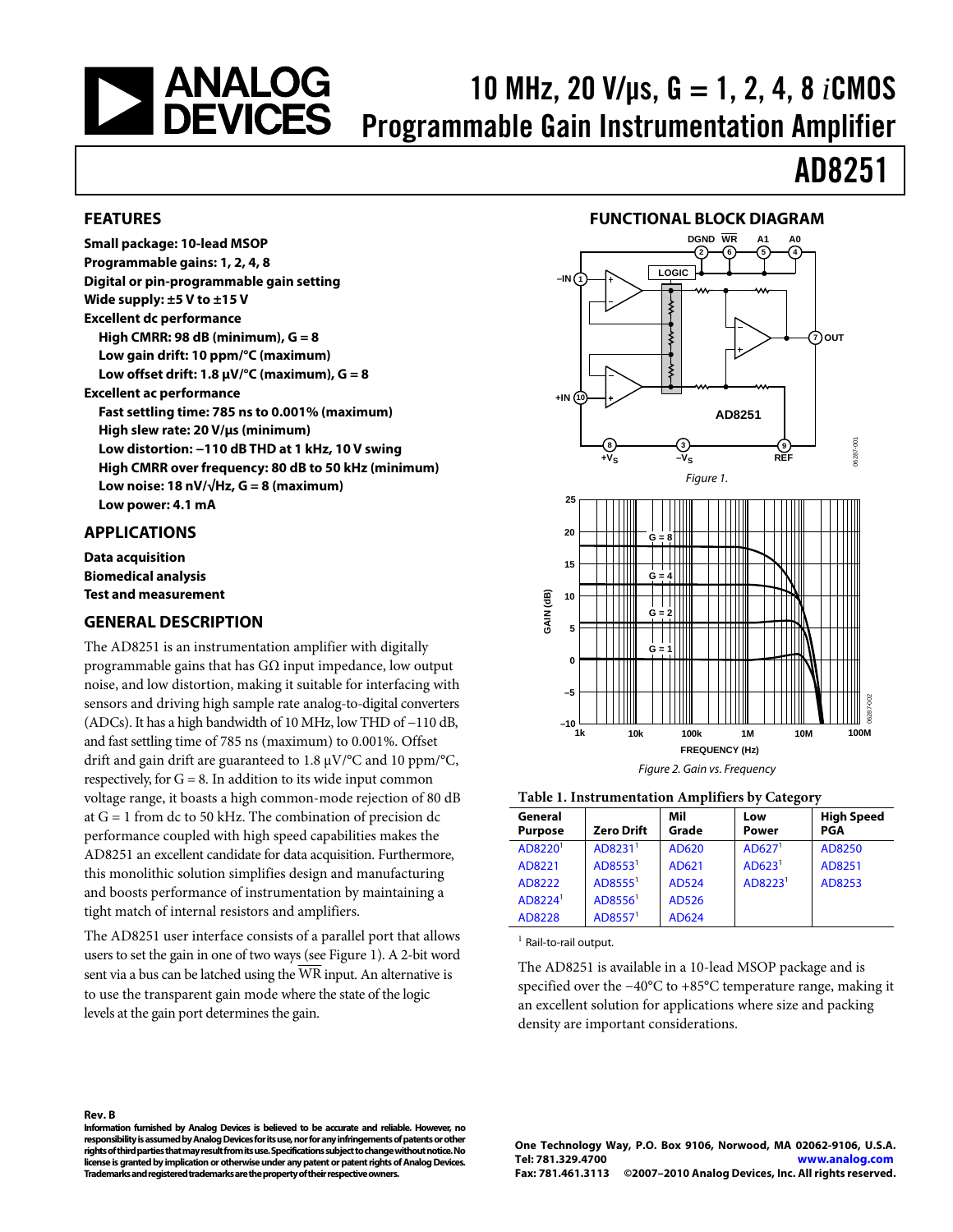### <span id="page-1-0"></span>**TABLE OF CONTENTS**

### **REVISION HISTORY**

| $11/10$ —Rev. A to Rev. B                                          |  |
|--------------------------------------------------------------------|--|
| Changes to Voltage Offset, Offset RTI V <sub>os</sub> , Average TC |  |
|                                                                    |  |
|                                                                    |  |
| $5/08$ —Rev. 0 to Rev. A                                           |  |
|                                                                    |  |

| Power Supply Regulation and Bypassing  18 |  |
|-------------------------------------------|--|
|                                           |  |
|                                           |  |
|                                           |  |
|                                           |  |
|                                           |  |
|                                           |  |
|                                           |  |
|                                           |  |
|                                           |  |
|                                           |  |
|                                           |  |
|                                           |  |
|                                           |  |
|                                           |  |

| Changes to Timing for Latched Gain Mode Section  17 |  |
|-----------------------------------------------------|--|

#### 5/07-Revision 0: Initial Version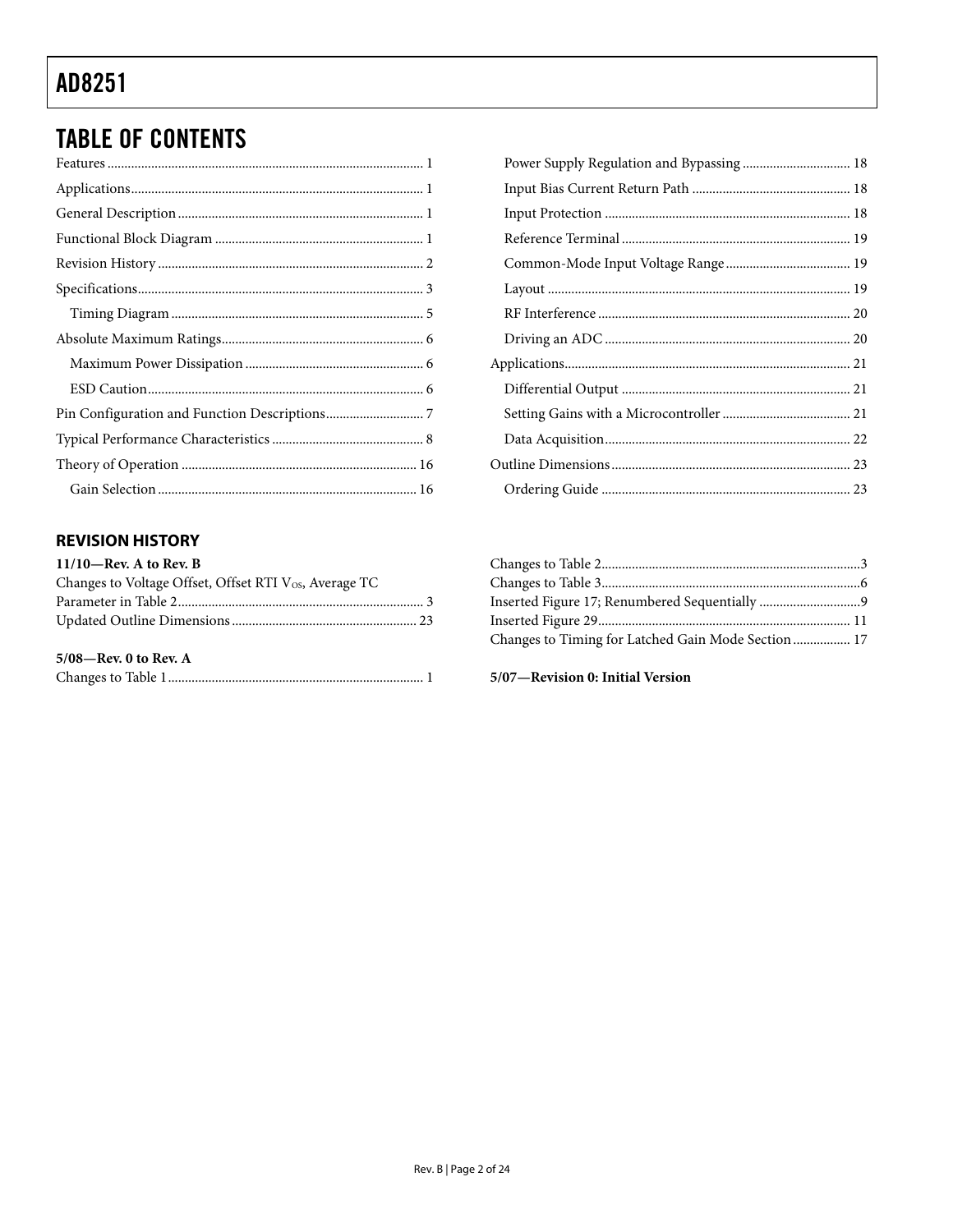### <span id="page-2-1"></span><span id="page-2-0"></span>**SPECIFICATIONS**

 $+V_S = 15$  V,  $-V_S = -15$  V,  $V_{REF} = 0$  V @ T<sub>A</sub> = 25°C, G = 1, R<sub>L</sub> = 2 k $\Omega$ , unless otherwise noted.

#### **Table 2.**

<span id="page-2-2"></span>

| <b>Parameter</b>                                        | <b>Conditions</b>                      | Min    | <b>Typ</b>               | <b>Max</b>                | Unit             |
|---------------------------------------------------------|----------------------------------------|--------|--------------------------|---------------------------|------------------|
| COMMON-MODE REJECTION RATIO (CMRR)                      |                                        |        |                          |                           |                  |
| CMRR to 60 Hz with 1 k $\Omega$ Source Imbalance        | $+IN = -IN = -10 V to +10 V$           |        |                          |                           |                  |
| $G = 1$                                                 |                                        | 80     | 98                       |                           | dB               |
| $G = 2$                                                 |                                        | 86     | 104                      |                           | dB               |
| $G = 4$                                                 |                                        | 92     | 110                      |                           | dB               |
| $G = 8$                                                 |                                        | 98     | 110                      |                           | dB               |
| CMRR to 50 kHz                                          | $+IN = -IN = -10 V to +10 V$           |        |                          |                           |                  |
| $G = 1$                                                 |                                        | 80     |                          |                           | dB               |
| $G = 2$                                                 |                                        | 84     |                          |                           | dB               |
| $G = 4$                                                 |                                        | 86     |                          |                           | dB               |
| $G = 8$                                                 |                                        | 86     |                          |                           | dB               |
| <b>NOISE</b>                                            |                                        |        |                          |                           |                  |
| Voltage Noise, 1 kHz, RTI                               |                                        |        |                          |                           |                  |
| $G = 1$                                                 |                                        |        |                          | 40                        | $nV/\sqrt{Hz}$   |
| $G = 2$                                                 |                                        |        |                          | 27                        | $nV/\sqrt{Hz}$   |
| $G = 4$                                                 |                                        |        |                          | 22                        | $nV/\sqrt{Hz}$   |
| $G = 8$                                                 |                                        |        |                          | 18                        | nV/√Hz           |
| 0.1 Hz to 10 Hz, RTI                                    |                                        |        |                          |                           |                  |
| $G = 1$                                                 |                                        |        |                          | 2.5                       | µV p-p           |
| $G = 2$                                                 |                                        |        |                          | 2.5                       | µV p-p           |
| $G = 4$                                                 |                                        |        |                          | 1.8                       | µV p-p           |
| $G = 8$                                                 |                                        |        |                          | 1.2                       |                  |
| Current Noise, 1 kHz                                    |                                        |        | 5                        |                           | µV p-p<br>pA/√Hz |
|                                                         |                                        |        | 60                       |                           |                  |
| Current Noise, 0.1 Hz to 10 Hz<br><b>VOLTAGE OFFSET</b> |                                        |        |                          |                           | pA p-p           |
|                                                         |                                        |        |                          |                           |                  |
| Offset RTI V <sub>os</sub>                              | $G = 1, 2, 4, 8$                       |        | $\pm(70 + 200/\text{G})$ | $\pm(200 + 600/\text{G})$ | $\mu V$          |
| Over Temperature                                        | $T = -40^{\circ}C$ to $+85^{\circ}C$   |        | $\pm(90 + 300/\text{G})$ | $\pm(260 + 900/\text{G})$ | μV               |
| Average TC                                              | $T = -40^{\circ}C$ to $+85^{\circ}C$   |        | $\pm (0.6 + 1.5/G)$      | $\pm(1.2 + 5/G)$          | $\mu V$ /°C      |
| Offset Referred to the Input vs. Supply (PSR)           | $V_s = \pm 5$ V to $\pm 15$ V          |        | $\pm (2 + 7/G)$          | $\pm (6 + 20/G)$          | $\mu V/V$        |
| <b>INPUT CURRENT</b>                                    |                                        |        |                          |                           |                  |
| <b>Input Bias Current</b>                               |                                        |        | 5                        | 30                        | nA               |
| Over Temperature                                        | $T = -40^{\circ}C$ to $+85^{\circ}C$   |        |                          | 40                        | nA               |
| Average TC                                              | $T = -40^{\circ}C$ to $+85^{\circ}C$   |        |                          | 400                       | pA/°C            |
| Input Offset Current                                    |                                        |        | 5                        | 30                        | nA               |
| Over Temperature                                        | $T = -40^{\circ}C$ to $+85^{\circ}C$   |        |                          | 30                        | nA               |
| Average TC                                              | $T = -40^{\circ}$ C to $+85^{\circ}$ C |        |                          | 160                       | pA/°C            |
| <b>DYNAMIC RESPONSE</b>                                 |                                        |        |                          |                           |                  |
| Small Signal -3 dB Bandwidth                            |                                        |        |                          |                           |                  |
| $G = 1$                                                 |                                        | 10     |                          |                           | MHz              |
| $G = 2$                                                 |                                        | $10\,$ |                          |                           | MHz              |
| $G = 4$                                                 |                                        | 8      |                          |                           | MHz              |
| $G = 8$                                                 |                                        | 2.5    |                          |                           | MHz              |
| Settling Time 0.01%                                     | $\Delta$ OUT = 10 V step               |        |                          |                           |                  |
| $G = 1$                                                 |                                        |        |                          | 615                       | ns               |
| $G = 2$                                                 |                                        |        |                          | 460                       | ns               |
| $G = 4$                                                 |                                        |        |                          | 460                       | ns               |
| $\mathsf{G}=\mathsf{8}$                                 |                                        |        |                          | 625                       | ns               |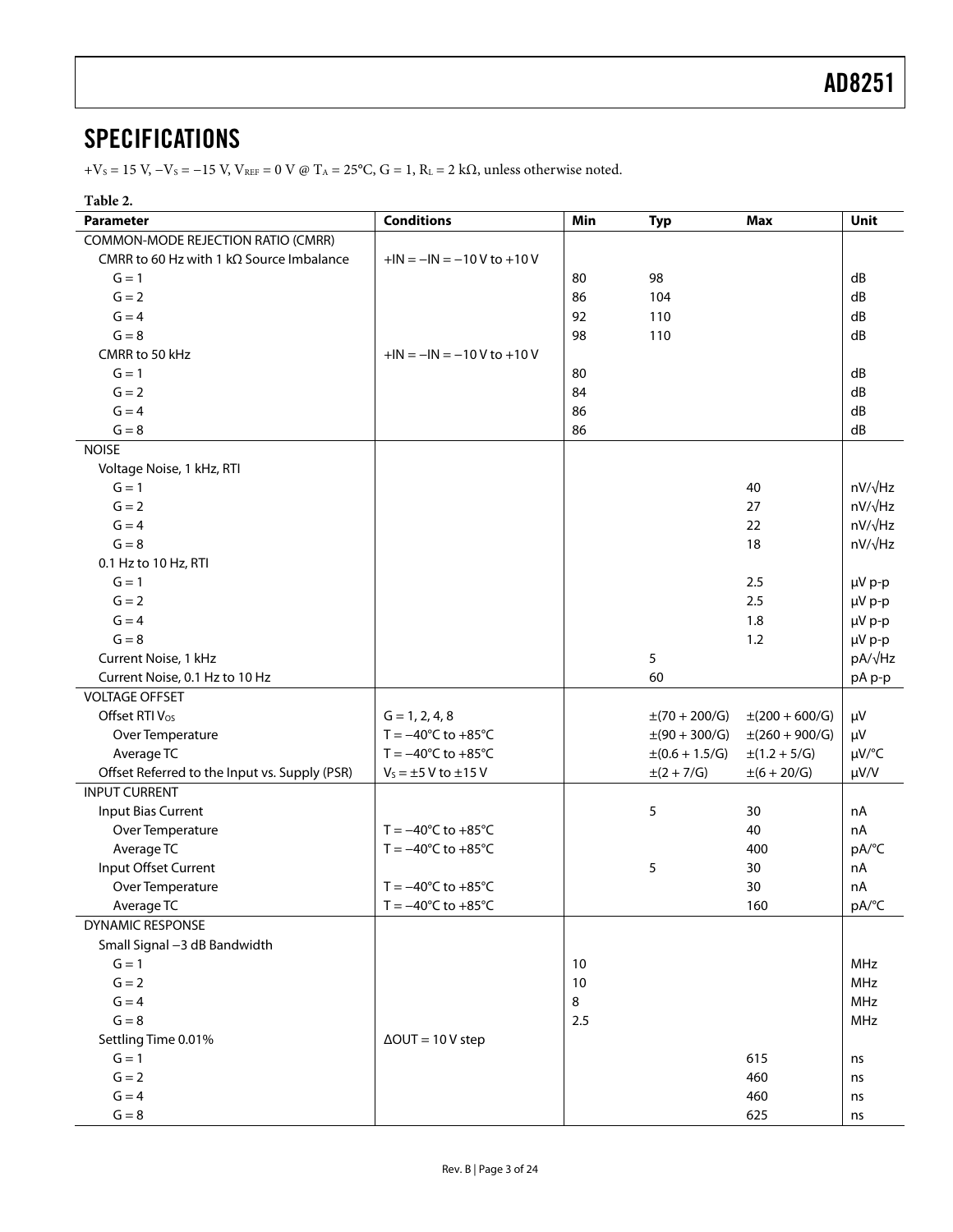| Parameter                         | <b>Conditions</b>                                                                             | Min          | <b>Typ</b>     | <b>Max</b>   | Unit           |
|-----------------------------------|-----------------------------------------------------------------------------------------------|--------------|----------------|--------------|----------------|
| Settling Time 0.001%              | $\Delta$ OUT = 10 V step                                                                      |              |                |              |                |
| $G = 1$                           |                                                                                               |              |                | 785          | ns             |
| $G = 2$                           |                                                                                               |              |                | 700          | ns             |
| $G = 4$                           |                                                                                               |              |                | 700          | ns             |
| $G = 8$                           |                                                                                               |              |                | 770          | ns             |
| Slew Rate                         |                                                                                               |              |                |              |                |
| $G = 1$                           |                                                                                               | 20           |                |              | $V/\mu s$      |
| $G = 2$                           |                                                                                               | 30           |                |              | $V/\mu s$      |
| $G = 4$                           |                                                                                               | 30           |                |              | $V/\mu s$      |
| $G = 8$                           |                                                                                               | 30           |                |              | $V/\mu s$      |
| Total Harmonic Distortion + Noise | $f = 1$ kHz, R <sub>L</sub> = 10 kΩ, ±10 V,<br>$G = 1$ , 10 Hz to 22 kHz band-<br>pass filter |              | $-110$         |              | dB             |
| GAIN                              |                                                                                               |              |                |              |                |
| Gain Range                        | $G = 1, 2, 4, 8$                                                                              | 1            |                | 8            | V/V            |
| <b>Gain Error</b>                 | $OUT = ±10V$                                                                                  |              |                |              |                |
| $G = 1$                           |                                                                                               |              |                | 0.03         | $\%$           |
| $G = 2, 4, 8$                     |                                                                                               |              |                | 0.04         | $\%$           |
| <b>Gain Nonlinearity</b>          | $OUT = -10V$ to $+10V$                                                                        |              |                |              |                |
| $G = 1$                           | $R_L = 10 k\Omega$ , 2 k $\Omega$ , 600 $\Omega$                                              |              |                | 9            | ppm            |
| $G = 2$                           | $R_L = 10 k\Omega$ , 2 k $\Omega$ , 600 $\Omega$                                              |              |                | 12           | ppm            |
| $G = 4$                           | $R_L = 10 \text{ k}\Omega$ , 2 k $\Omega$ , 600 $\Omega$                                      |              |                | 12           | ppm            |
| $G = 8$                           | $R_L = 10 k\Omega$ , 2 k $\Omega$ , 600 $\Omega$                                              |              |                | 15           | ppm            |
| Gain vs. Temperature              | All gains                                                                                     |              | 3              | 10           | ppm/°C         |
| <b>INPUT</b>                      |                                                                                               |              |                |              |                |
| Input Impedance                   |                                                                                               |              |                |              |                |
| Differential                      |                                                                                               |              | 5.3  0.5       |              | $G\Omega$   pF |
| Common Mode                       |                                                                                               |              | 1.25  2        |              | $G\Omega  pF$  |
| Input Operating Voltage Range     | $V_s = \pm 5$ V to $\pm 15$ V                                                                 | $-V_s + 1.5$ |                | $+V_s - 1.5$ | $\mathsf{V}$   |
| Over Temperature                  | $T = -40^{\circ}C$ to $+85^{\circ}C$                                                          | $-V_s + 1.6$ |                | $+V_S - 1.7$ | $\sf V$        |
| <b>OUTPUT</b>                     |                                                                                               |              |                |              |                |
| <b>Output Swing</b>               |                                                                                               | $-13.5$      |                | $+13.5$      | $\mathsf{V}$   |
| Over Temperature                  | $T = -40^{\circ}C$ to $+85^{\circ}C$                                                          | $-13.5$      |                | $+13.5$      | $\mathsf{V}$   |
| <b>Short-Circuit Current</b>      |                                                                                               |              | 37             |              | mA             |
| REFERENCE INPUT                   |                                                                                               |              |                |              |                |
| $R_{IN}$                          |                                                                                               |              | 20             |              | kΩ             |
| $I_{IN}$                          | $+IN, -IN, REF = 0$                                                                           |              |                | $\mathbf{1}$ | μA             |
| Voltage Range                     |                                                                                               | $-VS$        |                | $+VS$        | ${\sf V}$      |
| Gain to Output                    |                                                                                               |              | $1 \pm 0.0001$ |              | V/V            |
| <b>DIGITAL LOGIC</b>              |                                                                                               |              |                |              |                |
| Digital Ground Voltage, DGND      | Referred to GND                                                                               | $-VS + 4.25$ | $\mathbf 0$    | $+V_S - 2.7$ | $\sf V$        |
| Digital Input Voltage Low         | Referred to GND                                                                               | <b>DGND</b>  |                | 2.1          | V              |
| Digital Input Voltage High        | Referred to GND                                                                               | 2.8          |                | $+VS$        | $\mathsf{V}$   |
| <b>Digital Input Current</b>      |                                                                                               |              | 1              |              | μA             |
| Gain Switching Time <sup>1</sup>  |                                                                                               |              |                | 325          | ns             |
| tsu                               | See Figure 3 timing diagram                                                                   | 20           |                |              | ns             |
| t <sub>HD</sub>                   | See Figure 3 timing diagram                                                                   | 10           |                |              | ns             |
| $t \overline{w}$ <sub>R-LOW</sub> | See Figure 3 timing diagram                                                                   | 20           |                |              | ns             |
| $t \overline{w}$ R-HIGH           | See Figure 3 timing diagram                                                                   | 40           |                |              | ns             |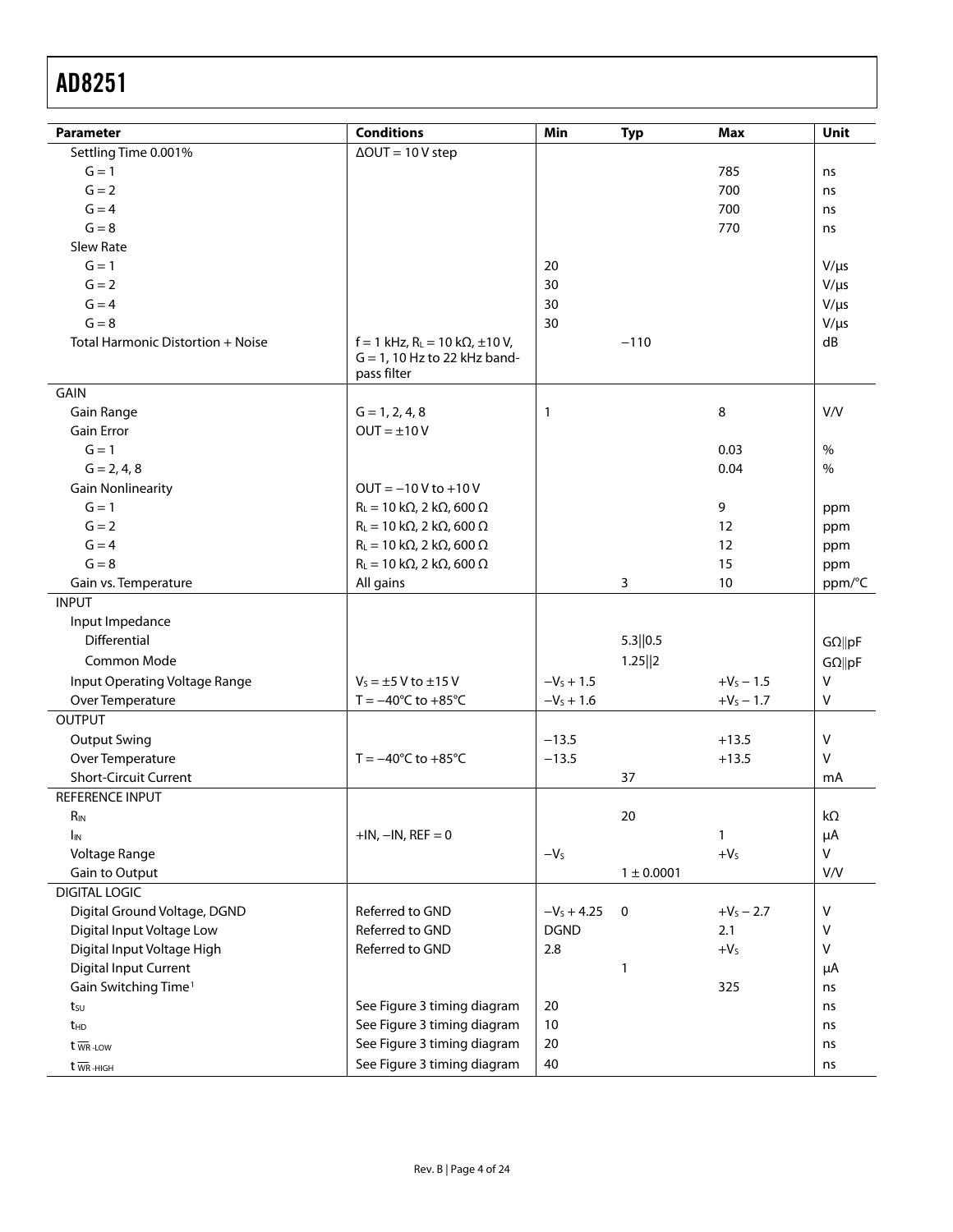<span id="page-4-2"></span><span id="page-4-0"></span>

| <b>Parameter</b>                   | <b>Conditions</b>                      | <b>Min</b> | Typ | Max   | Unit |
|------------------------------------|----------------------------------------|------------|-----|-------|------|
| <b>POWER SUPPLY</b>                |                                        |            |     |       |      |
| <b>Operating Range</b>             |                                        | ±5         |     | ±15   | v    |
| Quiescent Current, +I <sub>s</sub> |                                        |            | 4.1 | 4.5   | mA   |
| Quiescent Current, -Is             |                                        |            | 3.7 | 4.5   | mA   |
| Over Temperature                   | $T = -40^{\circ}$ C to $+85^{\circ}$ C |            |     | 4.5   | mA   |
| <b>TEMPERATURE RANGE</b>           |                                        |            |     |       |      |
| Specified Performance              |                                        | $-40$      |     | $+85$ | °C   |

1 Add time for the output to slew and settle to calculate the total time for a gain change.

#### <span id="page-4-1"></span>**TIMING DIAGRAM**



Figure 3. Timing Diagram for Latched Gain Mode (See the [Timing for Latched Gain Mode](#page-16-0) Section)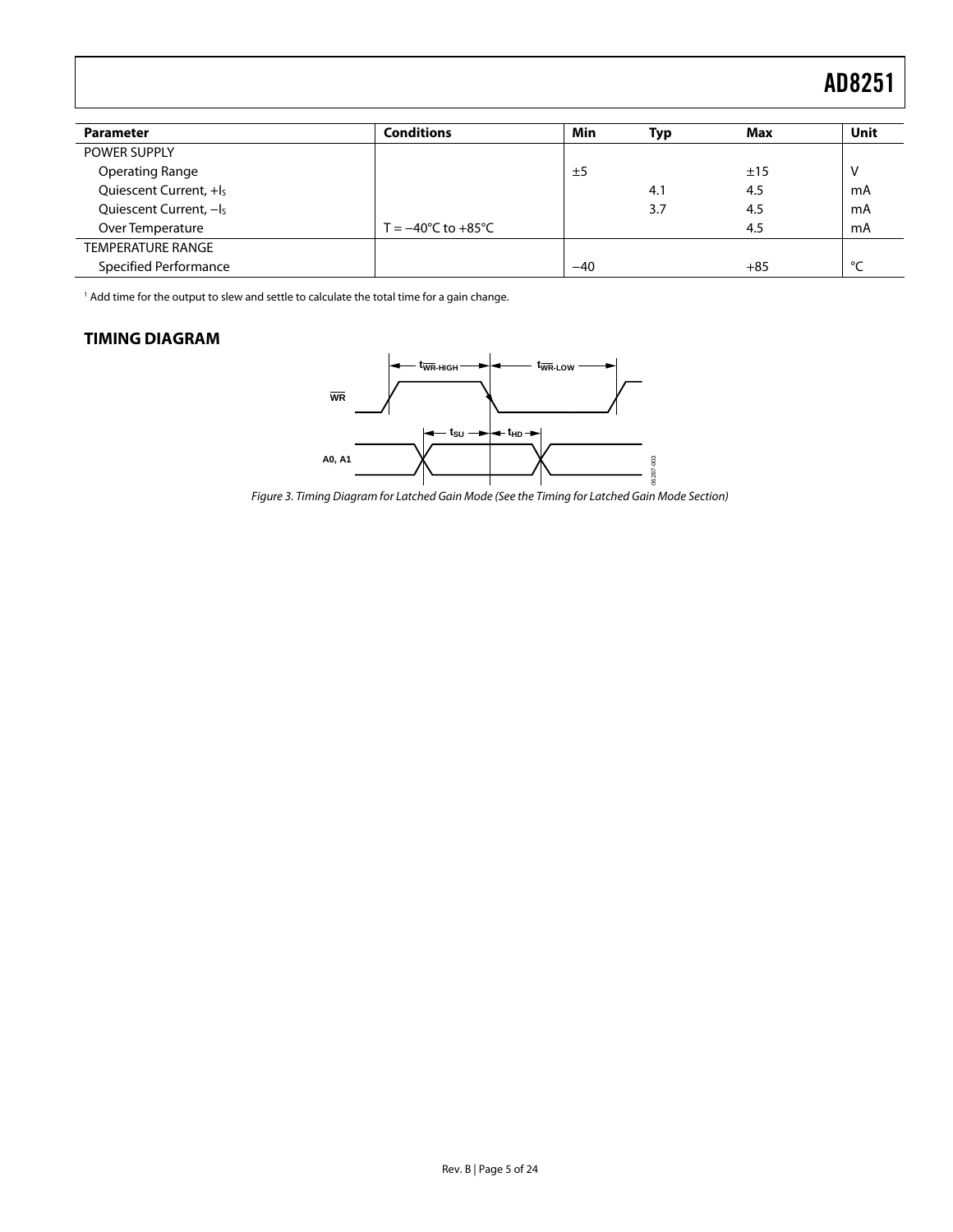### <span id="page-5-0"></span>ABSOLUTE MAXIMUM RATINGS

**Table 3.** 

| <b>Parameter</b>                                | Rating                              |
|-------------------------------------------------|-------------------------------------|
| Supply Voltage                                  | ±17V                                |
| Power Dissipation                               | See Figure 4                        |
| <b>Output Short-Circuit Current</b>             | Indefinite <sup>1</sup>             |
| Common-Mode Input Voltage                       | $+V_5 + 13V$ to $-V_5 - 13V$        |
| Differential Input Voltage                      | $+V_s + 13 V$ , $-V_s - 13 V^2$     |
| Digital Logic Inputs                            | $\pm V_5$                           |
| Storage Temperature Range                       | $-65^{\circ}$ C to $+125^{\circ}$ C |
| Operating Temperature Range <sup>3</sup>        | $-40^{\circ}$ C to $+85^{\circ}$ C  |
| Lead Temperature (Soldering, 10 sec)            | $300^{\circ}$ C                     |
| Junction Temperature                            | $140^{\circ}$ C                     |
| $\theta_{JA}$ (Four-Layer JEDEC Standard Board) | $112^{\circ}$ C/W                   |
| Package Glass Transition Temperature            | 140°C                               |

<sup>1</sup> Assumes the load is referenced to midsupply.

2 Current must be kept to less than 6 mA.

<sup>3</sup> Temperature for specified performance is –40°C to +85°C. For performance to +125°C, see the [Typical Performance Characteristics](#page-7-1) section.

Stresses above those listed under Absolute Maximum Ratings may cause permanent damage to the device. This is a stress rating only; functional operation of the device at these or any other conditions above those indicated in the operational section of this specification is not implied. Exposure to absolute maximum rating conditions for extended periods may affect device reliability.

#### **MAXIMUM POWER DISSIPATION**

The maximum safe power dissipation in the AD8251 package is limited by the associated rise in junction temperature  $(T<sub>I</sub>)$  on the die. The plastic encapsulating the die locally reaches the junction temperature. At approximately 140°C, which is the glass transition temperature, the plastic changes its properties. Even temporarily exceeding this temperature limit can change the stresses that the package exerts on the die, permanently shifting the parametric performance of the AD8251. Exceeding a junction temperature of 140°C for an extended period can result in changes in silicon devices, potentially causing failure.

<span id="page-5-1"></span>The still air thermal properties of the package and PCB  $(\theta_{JA})$ , the ambient temperature  $(T_A)$ , and the total power dissipated in the package  $(P_D)$  determine the junction temperature of the die. The junction temperature is calculated as

$$
T_{J} = T_{A} + (P_{D} \times \theta_{JA})
$$

The power dissipated in the package  $(P_D)$  is the sum of the quiescent power dissipation and the power dissipated in the package due to the load drive for all outputs. The quiescent power is the voltage between the supply pins  $(V<sub>s</sub>)$  times the quiescent current  $(I<sub>S</sub>)$ . Assuming the load  $(R<sub>L</sub>)$  is referenced to midsupply, the total drive power is  $V_s/2 \times I_{\text{OUT}}$ , some of which is dissipated in the package and some in the load ( $V_{\text{OUT}} \times I_{\text{OUT}}$ ).

The difference between the total drive power and the load power is the drive power dissipated in the package.

*PD* = *Quiescent Power* + (*Total Drive Power* − *Load Power*)

$$
P_D = (V_s \times I_s) + \left(\frac{V_s}{2} \times \frac{V_{OUT}}{R_L}\right) - \frac{V_{OUT}^2}{R_L}
$$

In single-supply operation with  $R<sub>L</sub>$  referenced to  $-V<sub>S</sub>$ , the worst case is  $V_{\text{OUT}} = V_s/2$ .

Airflow increases heat dissipation, effectively reducing  $\theta_{JA}$ . In addition, more metal directly in contact with the package leads from metal traces, through holes, ground, and power planes reduces the  $\theta_{IA}$ .

[Figure 4](#page-5-1) shows the maximum safe power dissipation in the package vs. the ambient temperature on a four-layer JEDEC standard board.



Figure 4. Maximum Power Dissipation vs. Ambient Temperature

#### **ESD CAUTION**



ESD (electrostatic discharge) sensitive device. Charged devices and circuit boards can discharge without detection. Although this product features patented or proprietary protection circuitry, damage may occur on devices subjected to high energy ESD. Therefore, proper ESD precautions should be taken to avoid performance degradation or loss of functionality.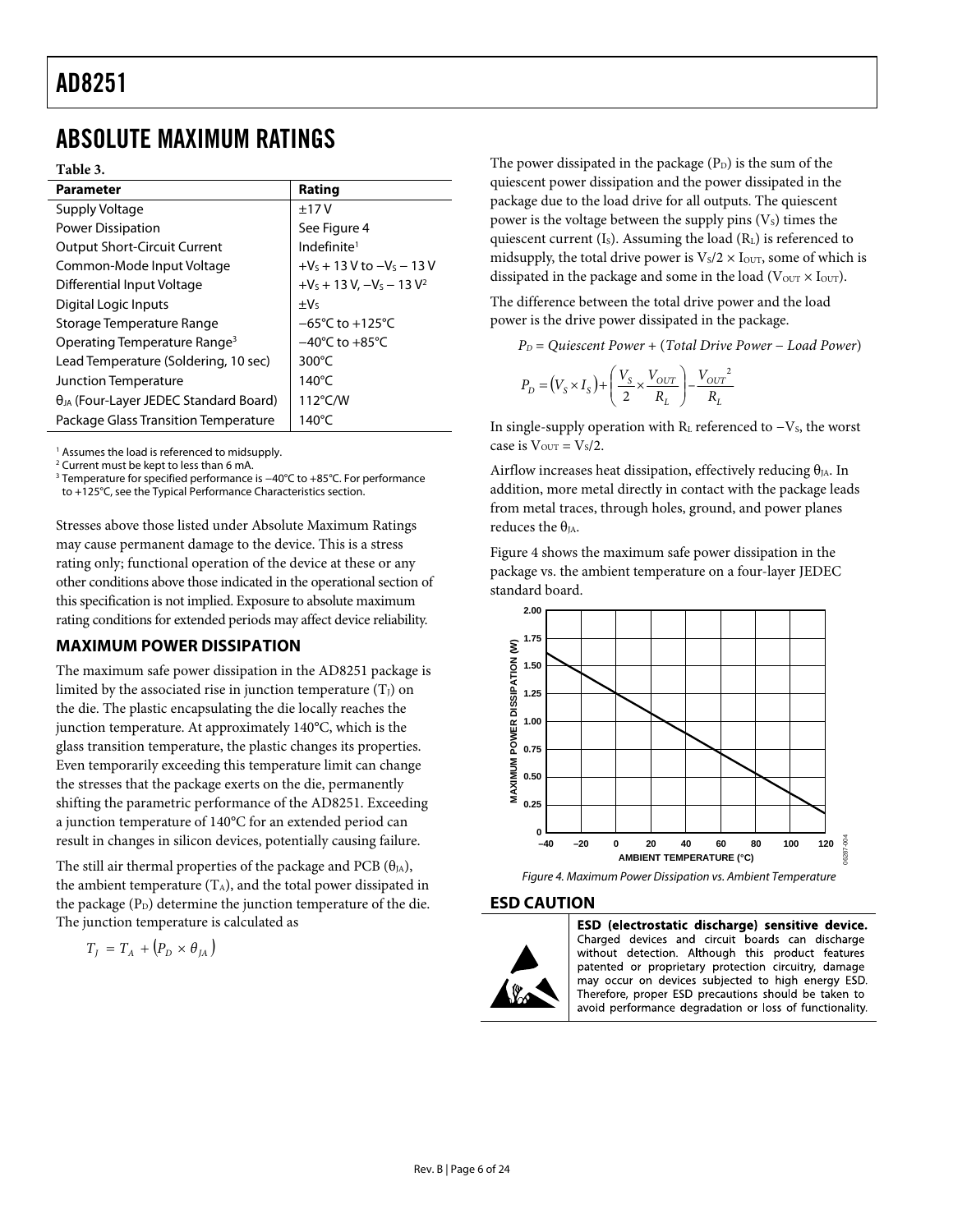### <span id="page-6-0"></span>PIN CONFIGURATION AND FUNCTION DESCRIPTIONS



#### **Table 4. Pin Function Descriptions**

| Pin No. | <b>Mnemonic</b> | <b>Description</b>                                    |  |  |
|---------|-----------------|-------------------------------------------------------|--|--|
|         | $-IN$           | Inverting Input Terminal. True differential input.    |  |  |
|         | <b>DGND</b>     | Digital Ground.                                       |  |  |
|         | $-Vs$           | Negative Supply Terminal.                             |  |  |
|         | A0              | Gain Setting Pin (LSB).                               |  |  |
|         | A <sub>1</sub>  | Gain Setting Pin (MSB).                               |  |  |
| 6       | <b>WR</b>       | Write Enable.                                         |  |  |
|         | <b>OUT</b>      | Output Terminal.                                      |  |  |
| 8       | $+VS$           | Positive Supply Terminal.                             |  |  |
| 9       | <b>REF</b>      | Reference Voltage Terminal.                           |  |  |
| 10      | $+IN$           | Noninverting Input Terminal. True differential input. |  |  |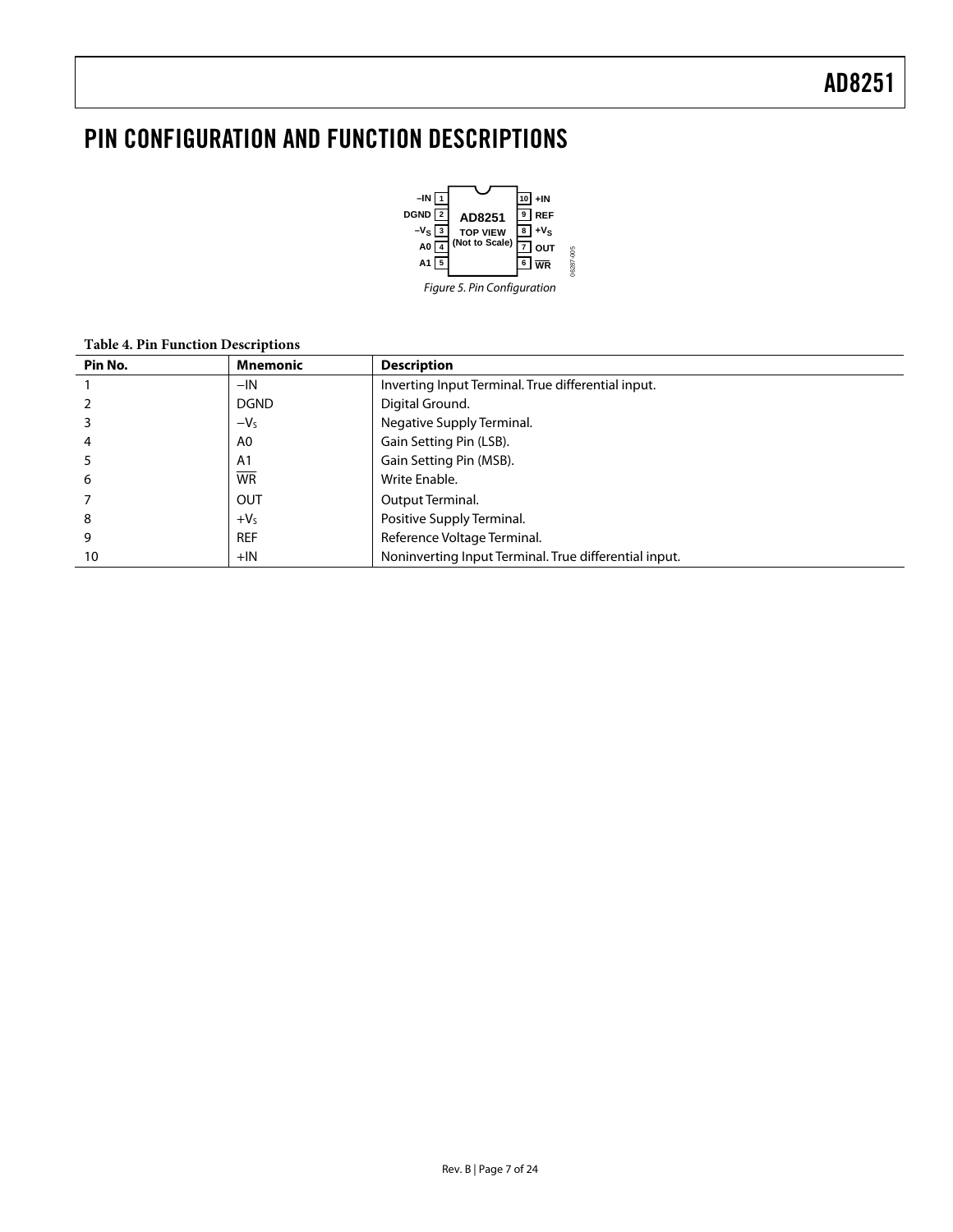### <span id="page-7-1"></span><span id="page-7-0"></span>TYPICAL PERFORMANCE CHARACTERISTICS

T<sub>A</sub> = 25°C, +V<sub>S</sub> = +15 V, -V<sub>S</sub> = -15 V, R<sub>L</sub> = 10 k $\Omega$ , unless otherwise noted.





Figure 8. Typical Distribution of Input Bias Current Figure 11. 0.1 Hz to 10 Hz RTI Voltage Noise, G = 1





Figure 7. Typical Distribution of Offset Voltage, V<sub>OSI</sub> Figure 10. Voltage Spectral Density Noise vs. Frequency

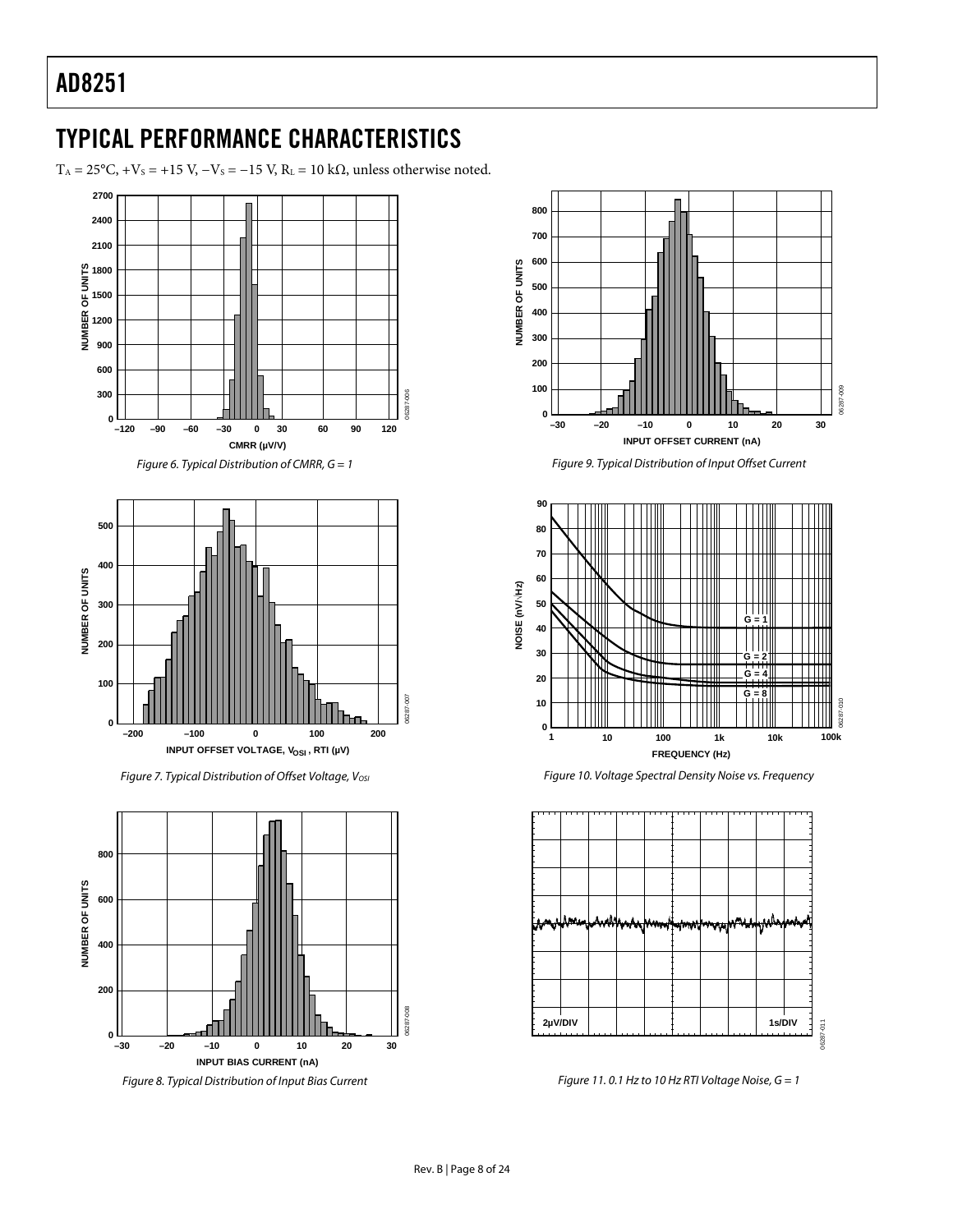

Figure 12. 0.1 Hz to 10 Hz RTI Voltage Noise,  $G = 8$ 







Figure 14. 0.1 Hz to 10 Hz Current Noise







Figure 17. Change in Offset Voltage, RTI vs. Warmup Time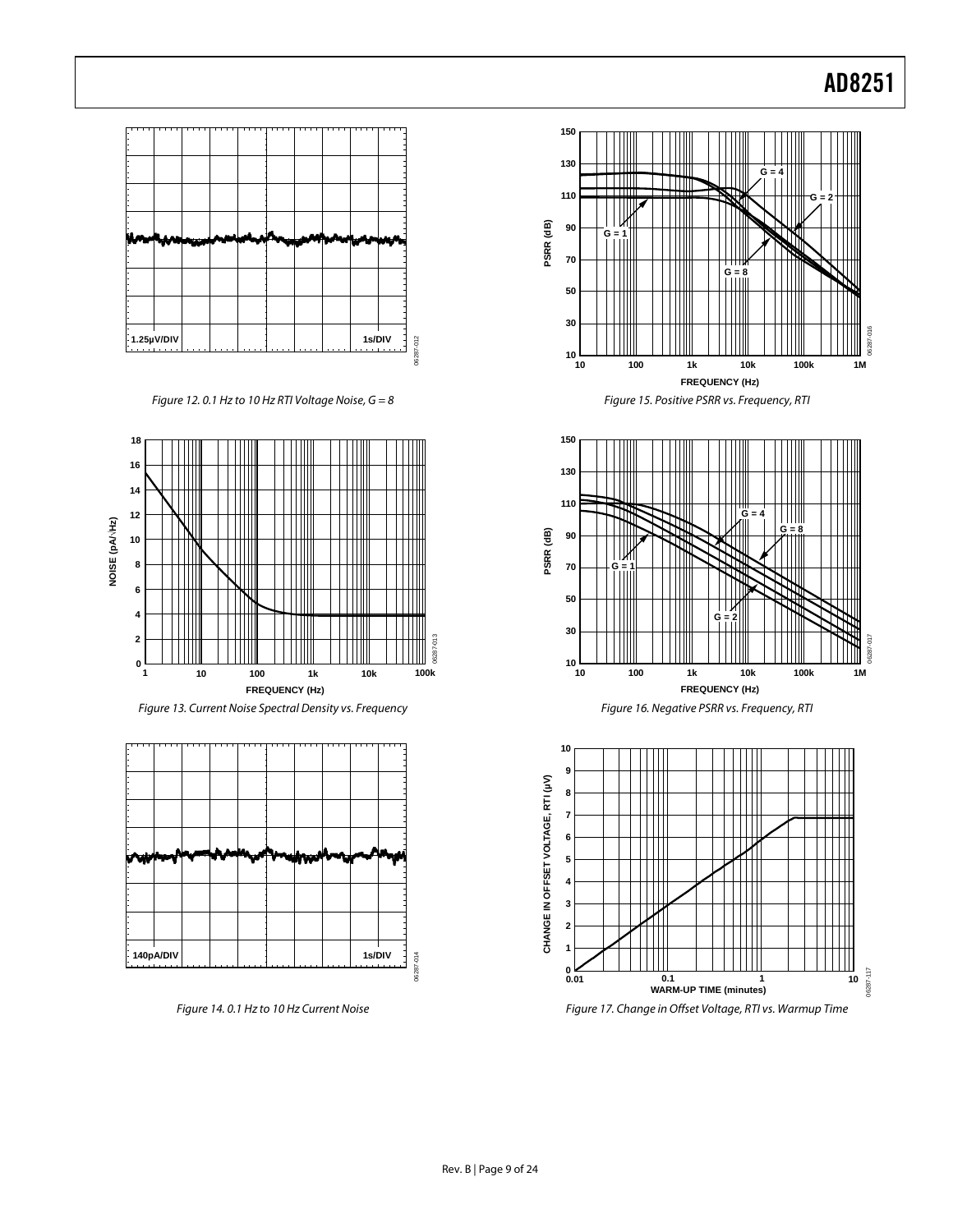

Figure 18. Input Bias Current and Offset Current vs. Temperature









Figure 23. Gain Nonlinearity vs. Output Voltage, G = 1, RL = 10 k $\Omega$ , 2 k $\Omega$ , 600  $\Omega$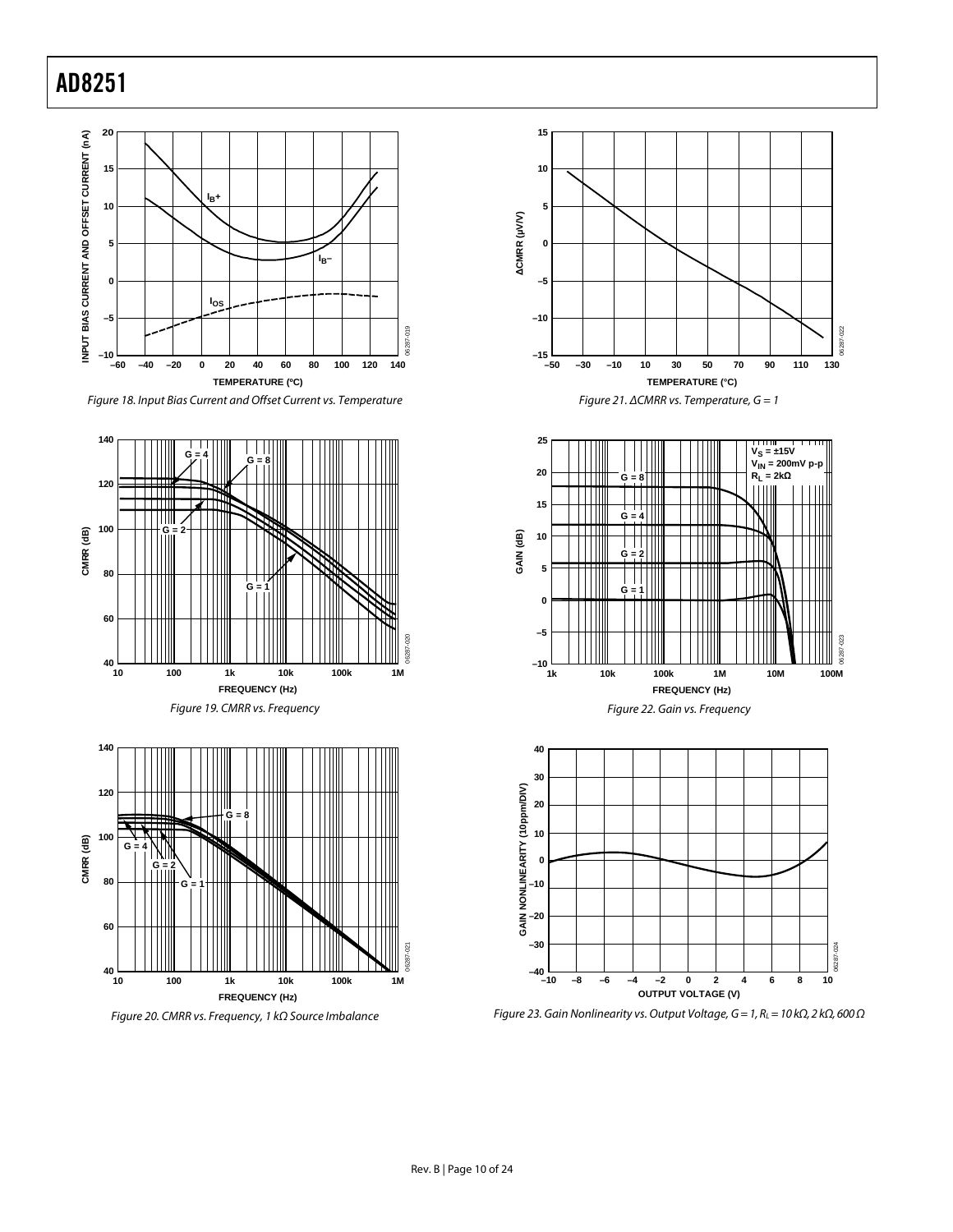

Figure 27. Input Common-Mode Voltage Range vs. Output Voltage, G = 1



Figure 28. Input Common-Mode Voltage Range vs. Output Voltage, G = 8



Figure 29. Input Bias Current and Offset Current vs. Common-Mode Voltage



<span id="page-10-0"></span>Figure 24. Gain Nonlinearity vs. Output Voltage,  $G = 2$ ,  $R<sub>L</sub> = 10$  kΩ, 2 kΩ, 600 Ω



<span id="page-10-1"></span>Figure 25. Gain Nonlinearity vs. Output Voltage,  $G = 4$ ,  $R_L = 10$  k $\Omega$ , 2 k $\Omega$ , 600  $\Omega$ 



Figure 26. Gain Nonlinearity vs. Output Voltage,  $G = 8$ ,  $R_L = 10$  k $\Omega$ , 2 k $\Omega$ , 600  $\Omega$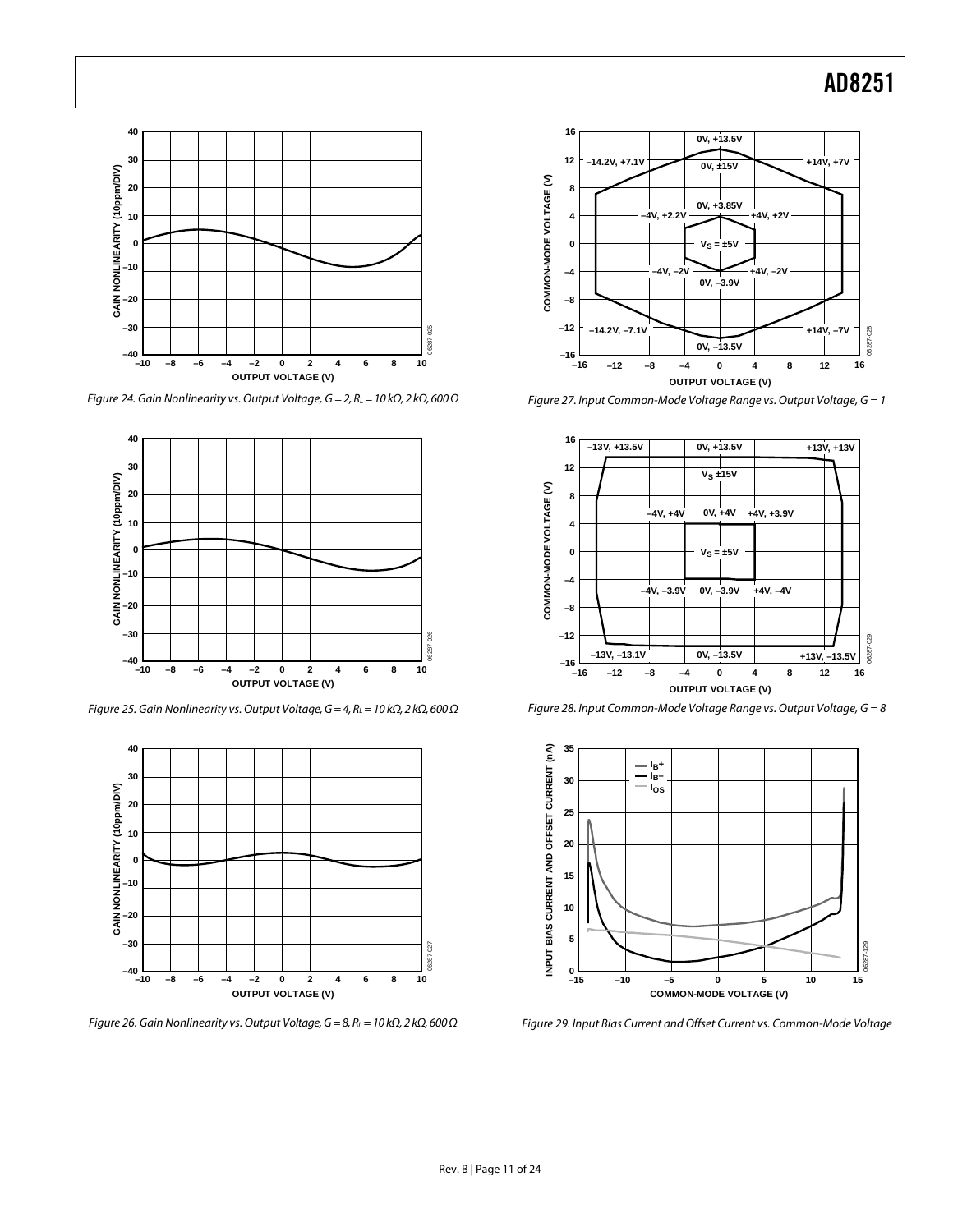

Figure 30. Input Voltage Limit vs. Supply Voltage,  $G = 1$ , VREF = 0 V, RL = 10 k $\Omega$ 



Figure 31. Fault Current Draw vs. Input Voltage,  $G = 8$ ,  $R_L = 10$  k $\Omega$ 



Figure 32. Output Voltage Swing vs. Supply Voltage,  $G = 8$ ,  $R_L = 2$  k $\Omega$ 



Figure 33. Output Voltage Swing vs. Supply Voltage,  $G = 8$ ,  $R_L = 10$  k $\Omega$ 







Figure 35. Output Voltage Swing vs. Output Current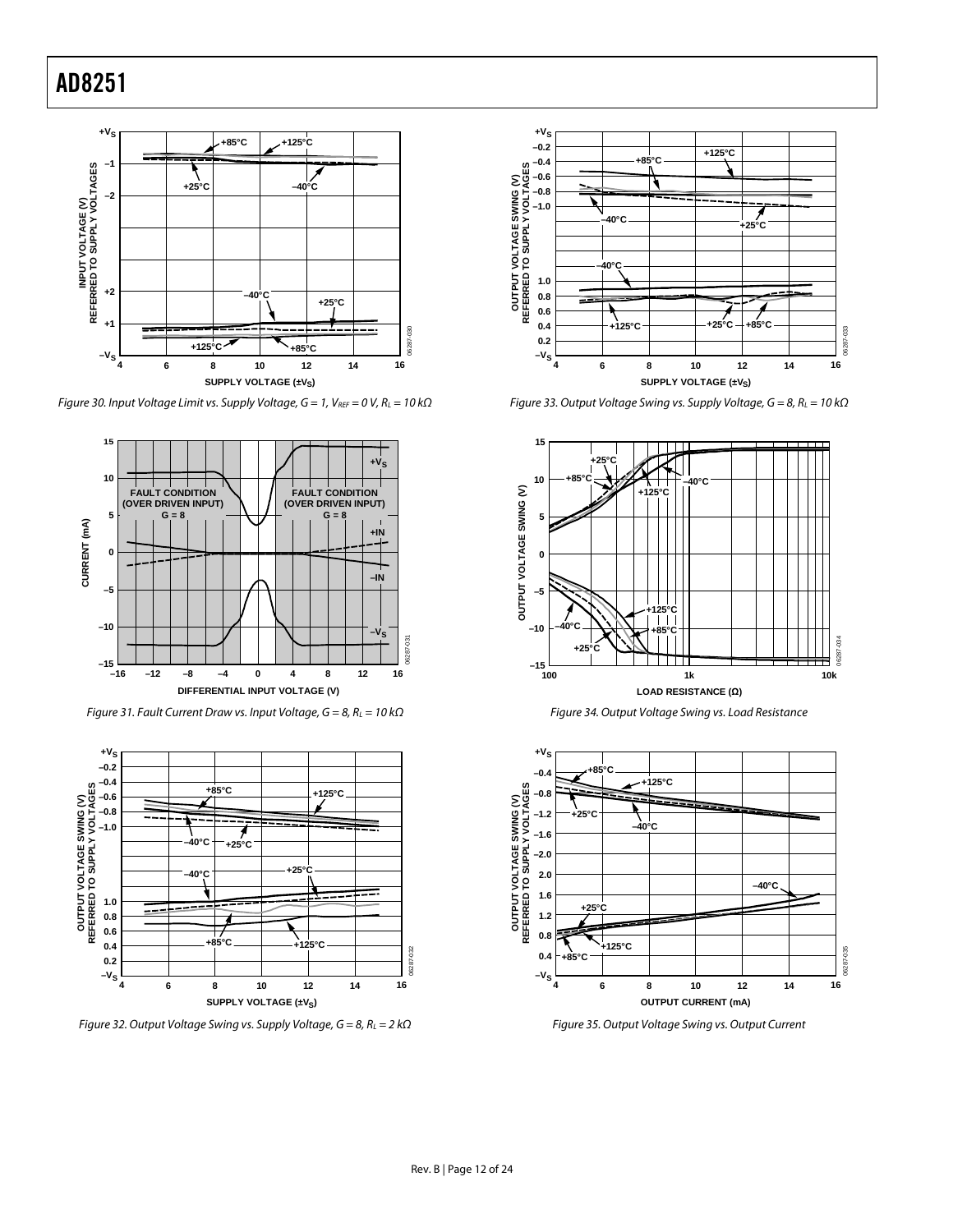

Figure 36. Small Signal Pulse Response for Various Capacitive Loads







Figure 39. Large Signal Pulse Response and Settling Time,  $G = 4$ ,  $R<sub>L</sub> = 10$  kΩ



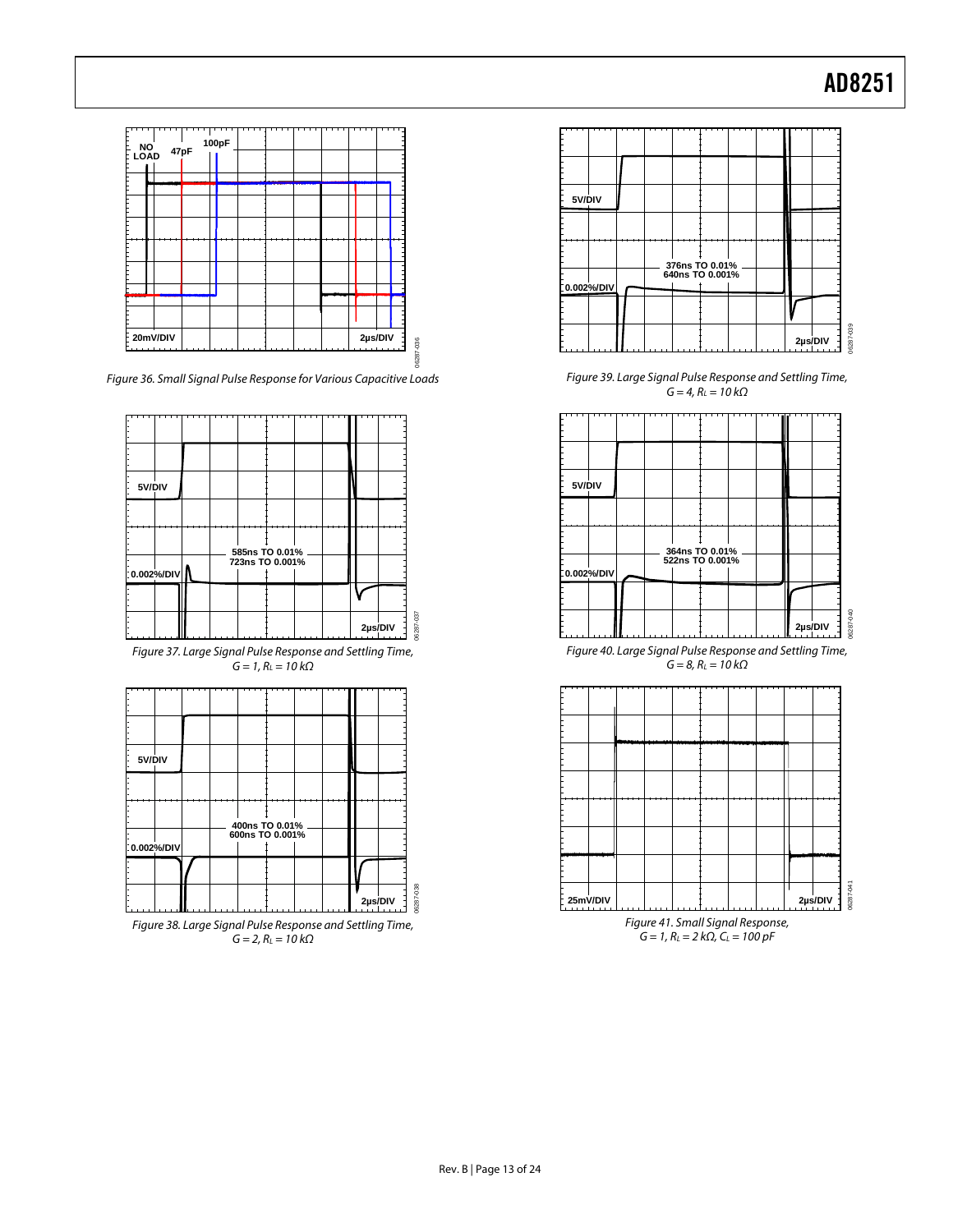

Figure 42. Small Signal Response,  $G = 2, R_L = 2 k\Omega, C_L = 100 pF$ 



Figure 43. Small Signal Response,  $G = 4$ ,  $R_L = 2 k\Omega$ ,  $C_L = 100 pF$ 













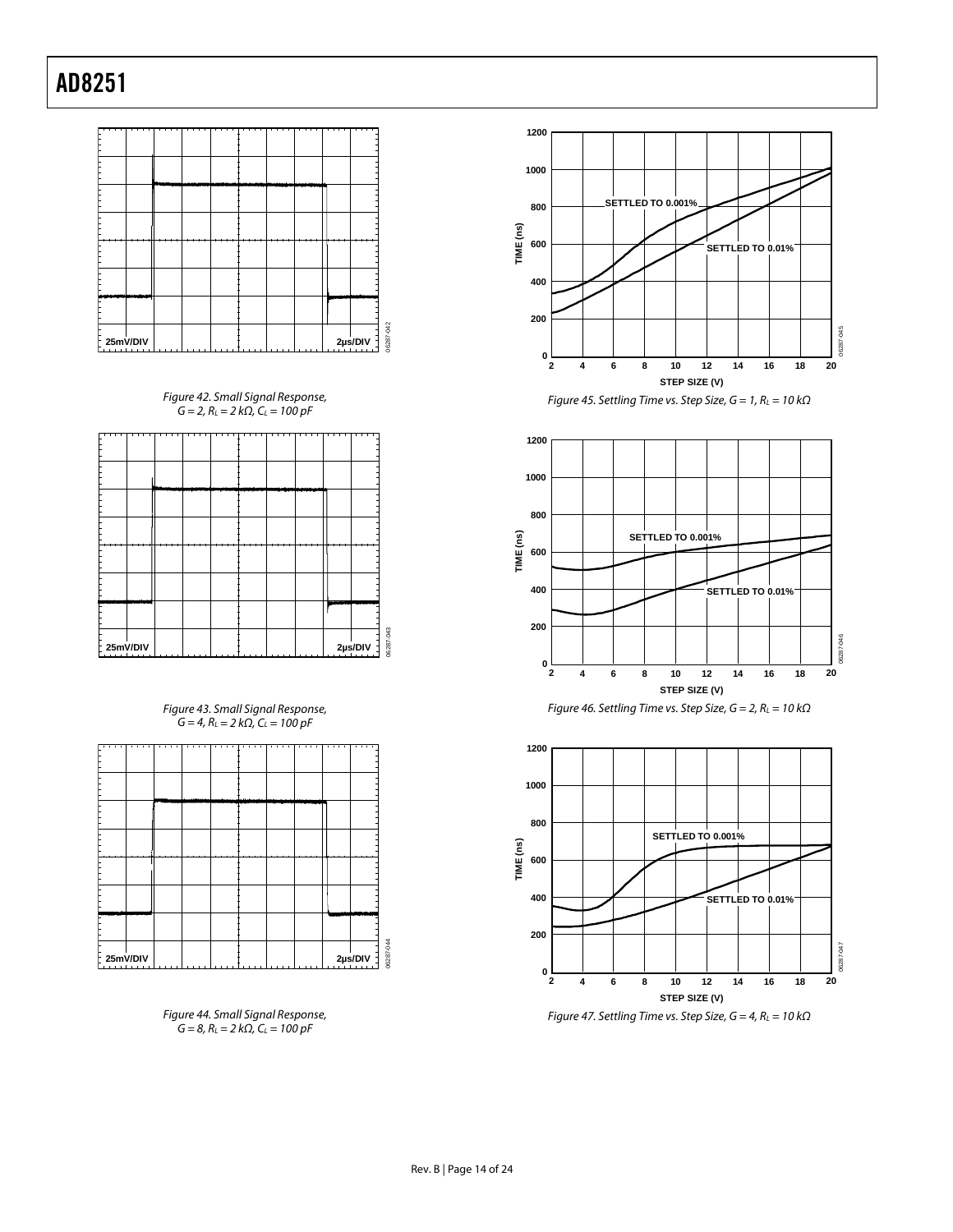



Figure 49. Total Harmonic Distortion + Noise vs. Frequency, 10 Hz to 22 kHz Band-Pass Filter,  $R_L = 2 k\Omega$ 



Figure 48. Settling Time vs. Step Size, G = 8, R<sub>L</sub> = 10 kΩ Figure 50. Total Harmonic Distortion + Noise vs. Frequency, 10 Hz to 500 kHz Band-Pass Filter,  $R_L = 2$  k $\Omega$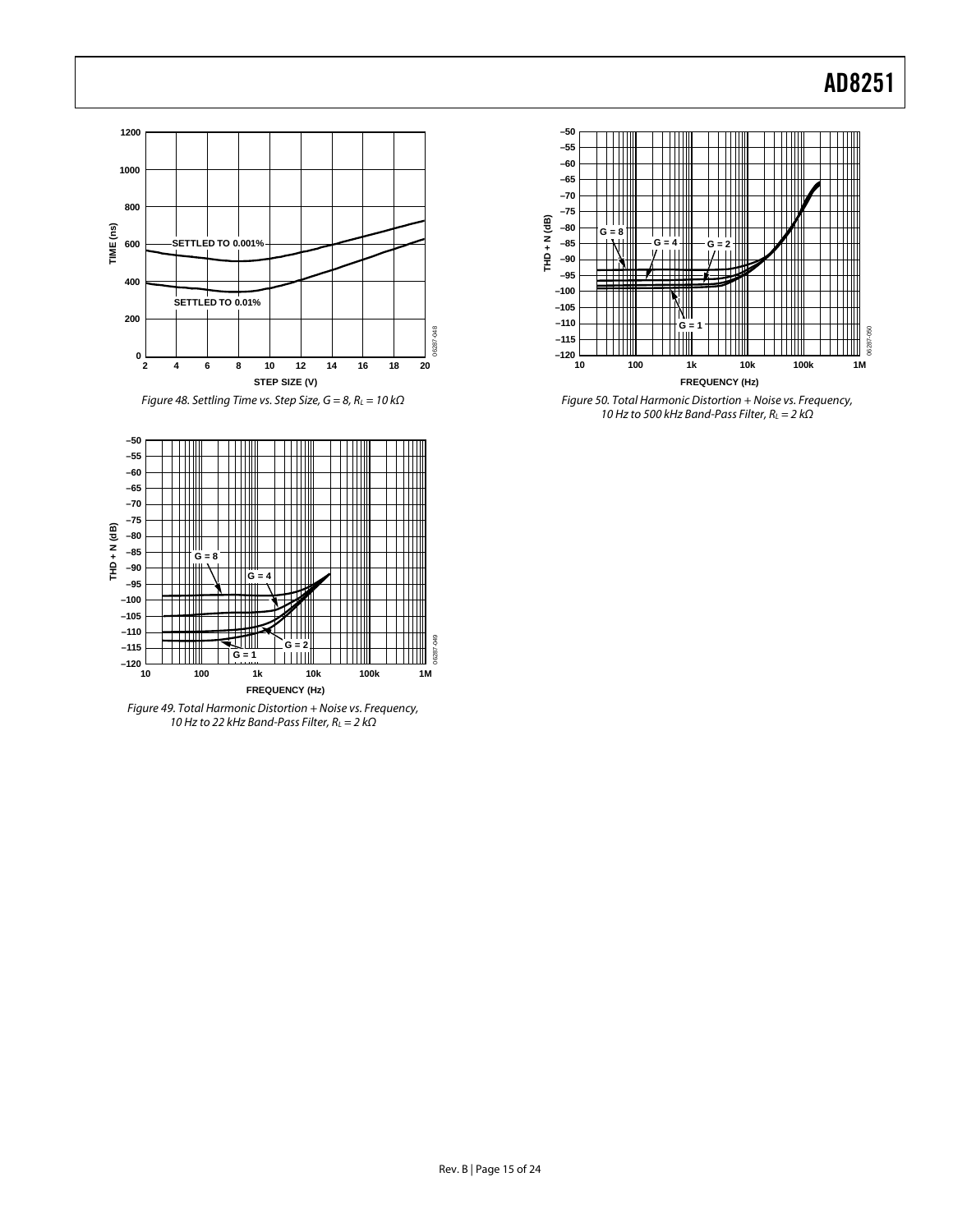### <span id="page-15-0"></span>THEORY OF OPERATION



<span id="page-15-1"></span>The AD8251 is a monolithic instrumentation amplifier based on the classic 3-op-amp topology, as shown in [Figure 51.](#page-15-1) It is fabricated on the Analog Devices, Inc., proprietary *i*CMOS® process that provides precision, linear performance, and a robust digital interface. A parallel interface allows users to digitally program gains of 1, 2, 4, and 8. Gain control is achieved by switching resistors in an internal, precision resistor array (as shown in [Figure 51\)](#page-15-1). Although the AD8251 has a voltage feedback topology, the gain bandwidth product increases for gains of 1, 2, and 4 because each gain has its own frequency compensation. This results in maximum bandwidth at higher gains.

All internal amplifiers employ distortion cancellation circuitry and achieve high linearity and ultralow THD. Laser trimmed resistors allow for a maximum gain error of less than 0.03% for  $G = 1$  and minimum CMRR of 98 dB for  $G = 8$ . A pinout optimized for high CMRR over frequency enables the AD8251 to offer a guaranteed minimum CMRR over frequency of 80 dB at 50 kHz  $(G = 1)$ . The balanced input reduces the parasitics that, in the past, adversely affected CMRR performance.

#### **GAIN SELECTION**

<span id="page-15-2"></span>Logic low and logic high voltage limits are listed in the [Specifications](#page-2-1) section. Typically, logic low is 0 V and logic high is 5 V; both voltages are measured with respect to DGND. See [Table 2](#page-2-2) for the permissible voltage range of DGND. The gain of the AD8251 can be set using two methods.

#### **Transparent Gain Mode**

The easiest way to set the gain is to program it directly via a logic high or logic low voltage applied to A0 and A1. [Figure 52](#page-15-2) shows an example of this gain setting method, referred to throughout the data sheet as transparent gain mode. Tie WR to the negative supply to engage transparent gain mode. In this mode, any change in voltage applied to A0 and A1 from logic low to logic high, or vice versa, immediately results in a gain change. Table 5 is the truth table for transparent gain mode, and Figure 52 shows the AD8251 configured in transparent gain mode.

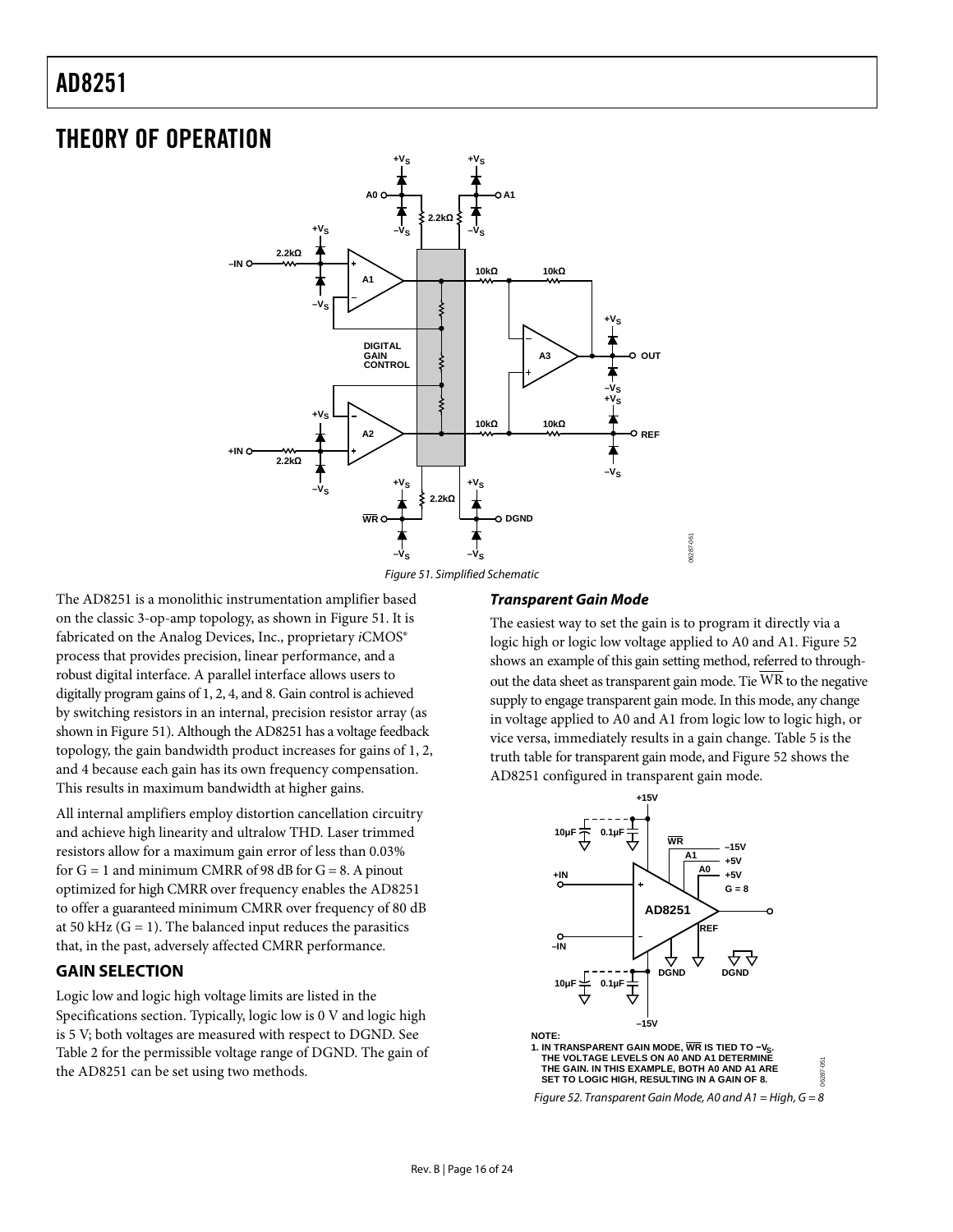<span id="page-16-3"></span><span id="page-16-1"></span>

|           | . .            |                |      |
|-----------|----------------|----------------|------|
| <b>WR</b> | A <sub>1</sub> | A <sub>0</sub> | Gain |
| $-VS$     | Low            | Low            |      |
| $-VS$     | Low            | High           | 2    |
| $-VS$     | High           | Low            | 4    |
| $-Vs$     | High           | High           | 8    |

**Table 5. Truth Table Logic Levels for Transparent Gain Mode** 

#### **Latched Gain Mode**

Some applications have multiple programmable devices such as multiplexers or other programmable gain instrumentation amplifiers on the same PCB. In such cases, devices can share a data bus. The gain of the AD8251 can be set using WR as a latch, allowing other devices to share A0 and A1. Figure 53 shows a schematic using this method, known as latched gain mode. The AD8251 is in this mode when WR is held at logic high or logic low, typically 5 V and 0 V, respectively. The voltages on A0 and A1 are read on the downward edge of the WR signal as it transitions from logic high to logic low. This latches in the logic levels on A0 and A1, resulting in a gain change. See the truth table in [Table 6](#page-16-3) for more information on these gain changes.

<span id="page-16-0"></span>

<span id="page-16-4"></span><span id="page-16-2"></span>Figure 53. Latched Gain Mode,  $G = 8$ 

| WR           | ັ<br>A1        | A0             | Gain        |
|--------------|----------------|----------------|-------------|
| High to low  | Low            | Low            | Change to 1 |
| High to low  | Low            | High           | Change to 2 |
| High to low  | High           | Low            | Change to 4 |
| High to low  | High           | High           | Change to 8 |
| Low to low   | X <sup>1</sup> | X <sup>1</sup> | No change   |
| Low to high  | X <sup>1</sup> | X <sup>1</sup> | No change   |
| High to high | X1             | X <sup>1</sup> | No change   |

**Table 6. Truth Table Logic Levels for Latched Gain Mode** 

 $<sup>1</sup> X = don't care.$ </sup>

On power-up, the AD8251 defaults to a gain of 1 when in latched gain mode. In contrast, if the AD8251 is configured in transparent gain mode, it starts at the gain indicated by the voltage levels on A0 and A1 at power-up.

#### **Timing for Latched Gain Mode**

In latched gain mode, logic levels at A0 and A1 must be held for a minimum setup time, tsu, before the downward edge of WR latches in the gain. Similarly, they must be held for a minimum hold time of t<sub>HD</sub> after the downward edge of WR to ensure that the gain is latched in correctly. After t<sub>HD</sub>, A0 and A1 can change logic levels, but the gain does not change (until the next downward edge of WR). The minimum duration that WR can be held high is t  $\overline{w_R}$ -HIGH, and the minimum duration that  $\overline{WR}$ can be held low is t  $\overline{w}$ R-LOW. Digital timing specifications are listedin Table 2. The time required for a gain change is dominated by the settling time of the amplifier. A timing diagram is shown in Figure 54.

When sharing a data bus with other devices, logic levels applied to those devices can potentially feed through to the output of the AD8251. Feedthrough can be minimized by decreasing the edge rate of the logic signals. Furthermore, careful layout of the PCB also reduces coupling between the digital and analog portions of the board. Pull-up or pull-down resistors should be used to provide a well-defined voltage at the A0 and A1 pins.



06287-052

6287

Figure 54. Timing Diagram for Latched Gain Mode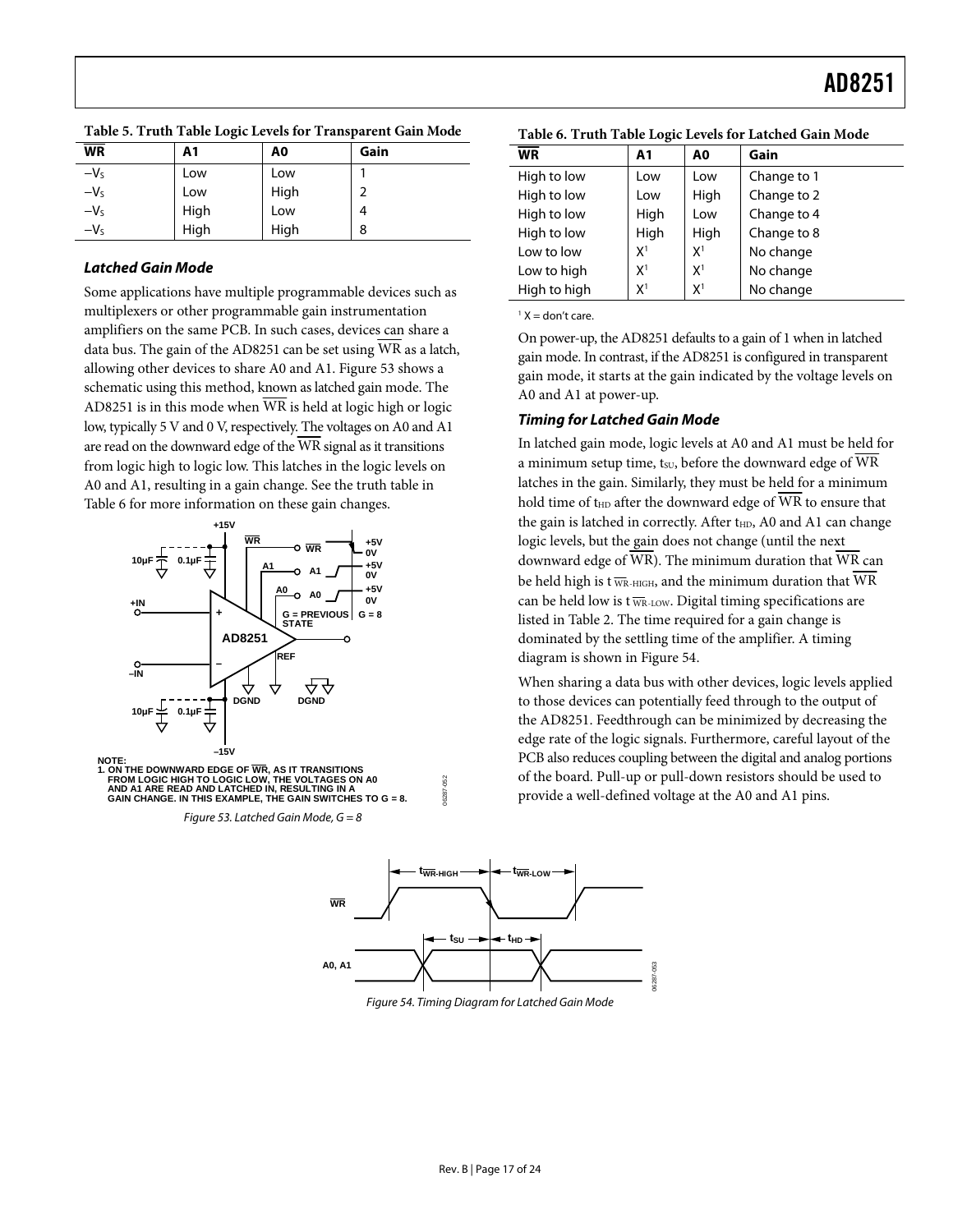### <span id="page-17-3"></span><span id="page-17-0"></span>**POWER SUPPLY REGULATION AND BYPASSING**

The AD8251 has high PSRR. However, for optimal performance, a stable dc voltage should be used to power the instrumentation amplifier. Noise on the supply pins can adversely affect performance. As in all linear circuits, bypass capacitors must be used to decouple the amplifier.

Place a 0.1 μF capacitor close to each supply pin. A 10 μF tantalum capacitor can be used farther away from the part (see [Figure 55](#page-17-1)) and, in most cases, it can be shared by other precision integrated circuits.



Figure 55. Supply Decoupling, REF, and Output Referred to Ground

#### <span id="page-17-1"></span>**INPUT BIAS CURRENT RETURN PATH**

<span id="page-17-2"></span>The AD8251 input bias current must have a return path to its local analog ground. When the source, such as a thermocouple, cannot provide a return current path, one should be created (see [Figure 56\)](#page-17-2).



### **INPUT PROTECTION**

All terminals of the AD8251 are protected against ESD. Note that 2.2 kΩ series resistors precede the ESD diodes as shown in [Figure 51](#page-15-1). The resistors limit current into the diodes and allow for dc overload conditions 13 V above the positive supply and 13 V below the negative supply. An external resistor should be used in series with each input to limit current for voltages greater than 13 V beyond either supply rail. In either scenario, the AD8251 safely handles a continuous 6 mA current at room temperature. For applications where the AD8251 encounters extreme overload voltages, external series resistors and low leakage diode clamps, such as BAV199Ls, FJH1100s, or SP720s, should be used.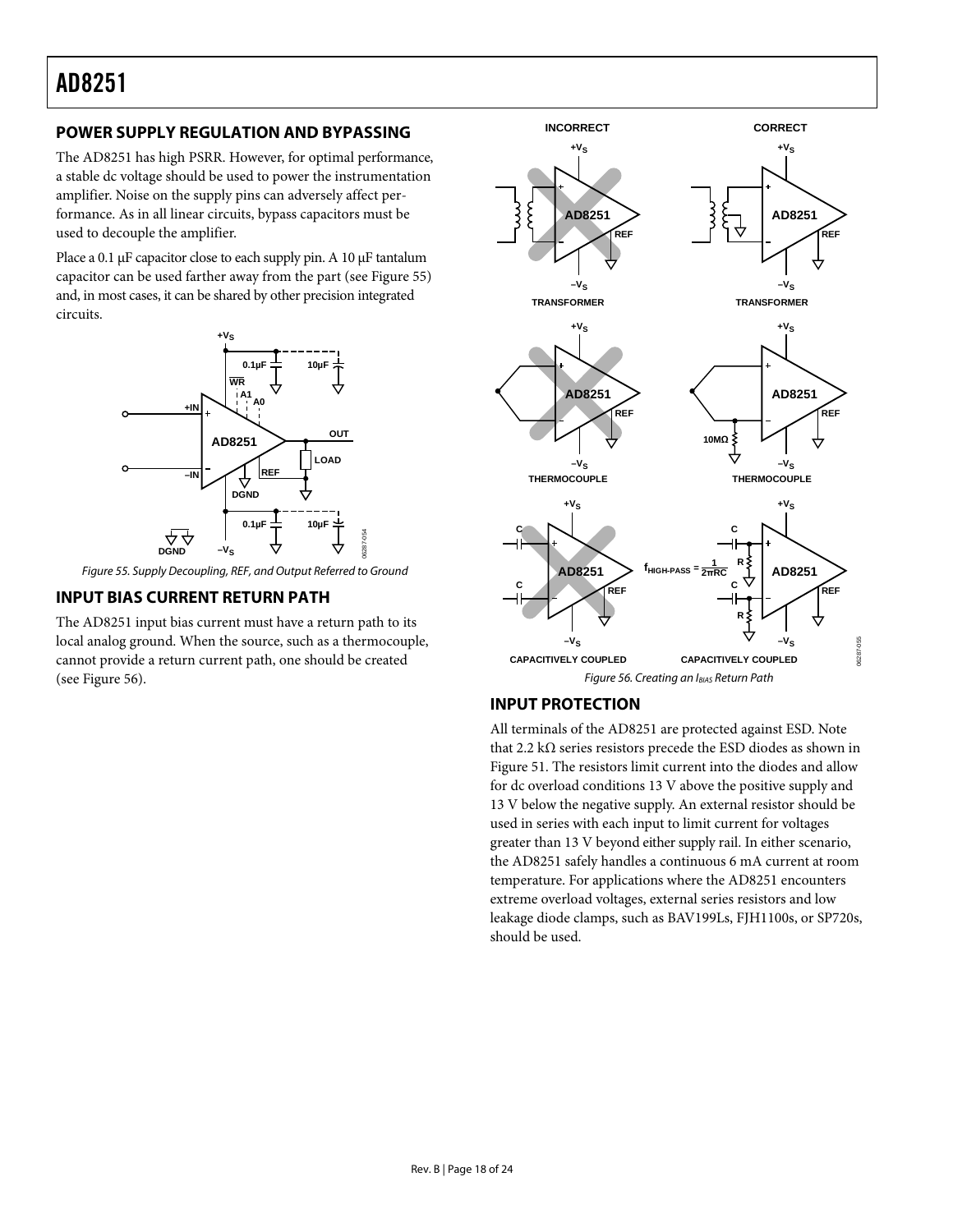#### <span id="page-18-0"></span>**REFERENCE TERMINAL**

The reference terminal, REF, is at one end of a 10 k $\Omega$  resistor (see [Figure 51\)](#page-15-1). The instrumentation amplifier output is referenced to the voltage on the REF terminal; this is useful when the output signal needs to be offset to voltages other than its local analog ground. For example, a voltage source can be tied to the REF pin to level shift the output so that the AD8251 can interface with a single-supply ADC. The allowable reference voltage range is a function of the gain, common-mode input, and supply voltages. The REF pin should not exceed either  $+V_s$ or  $-V$ s by more than 0.5 V.

For best performance, especially in cases where the output is not measured with respect to the REF terminal, source impedance to the REF terminal should be kept low because parasitic resistance can adversely affect CMRR and gain accuracy.



#### **COMMON-MODE INPUT VOLTAGE RANGE**

The 3-op-amp architecture of the AD8251 applies gain and then removes the common-mode voltage. Therefore, internal nodes in the AD8251 experience a combination of both the gained signal and the common-mode signal. This combined signal can be limited by the voltage supplies even when the individual input and output signals are not. [Figure 27](#page-10-0) and [Figure 28](#page-10-1) show the allowable common-mode input voltage ranges for various output voltages, supply voltages, and gains.

### **LAYOUT**

#### **Grounding**

In mixed-signal circuits, low level analog signals need to be isolated from the noisy digital environment. Designing with the AD8251 is no exception. Its supply voltages are referenced to an analog ground. Its digital circuit is referenced to a digital ground. Although it is convenient to tie both grounds to a single ground plane, the current traveling through the ground wires and PCB can cause errors. Therefore, use separate analog and digital ground planes. Analog and digital ground should meet at one point only: star ground.

The output voltage of the AD8251 develops with respect to the potential on the reference terminal. Take care to tie REF to the appropriate local analog ground or to connect it to a voltage that is referenced to the local analog ground.

#### **Coupling Noise**

To prevent coupling noise onto the AD8251, follow these guidelines:

- Do not run digital lines under the device.
- Run the analog ground plane under the AD8251.
- Shield fast switching signals with digital ground to avoid radiating noise to other sections of the board, and never run them near analog signal paths.
- Avoid crossover of digital and analog signals.
- Connect digital and analog ground at one point only (typically under the ADC).
- Use large traces on the power supply lines to ensure a low impedance path. Decoupling is necessary; follow the guidelines listed in the [Power Supply Regulation and](#page-17-3)  [Bypassing](#page-17-3) section.

#### **Common-Mode Rejection**

The AD8251 has high CMRR over frequency, giving it greater immunity to disturbances, such as line noise and its associated harmonics, in contrast to typical instrumentation amplifiers whose CMRR falls off around 200 Hz. The typical instrumentation amplifiers often need common-mode filters at their inputs to compensate for this shortcoming. The AD8251 is able to reject CMRR over a greater frequency range, reducing the need for input common-mode filtering.

Careful board layout maximizes system performance. To maintain high CMRR over frequency, lay out the input traces symmetrically. Ensure that the traces maintain resistive and capacitive balance; this holds for additional PCB metal layers under the input pins and traces. Source resistance and capacitance should be placed as close to the inputs as possible. Should a trace cross the inputs (from another layer), it should be routed perpendicular to the input traces.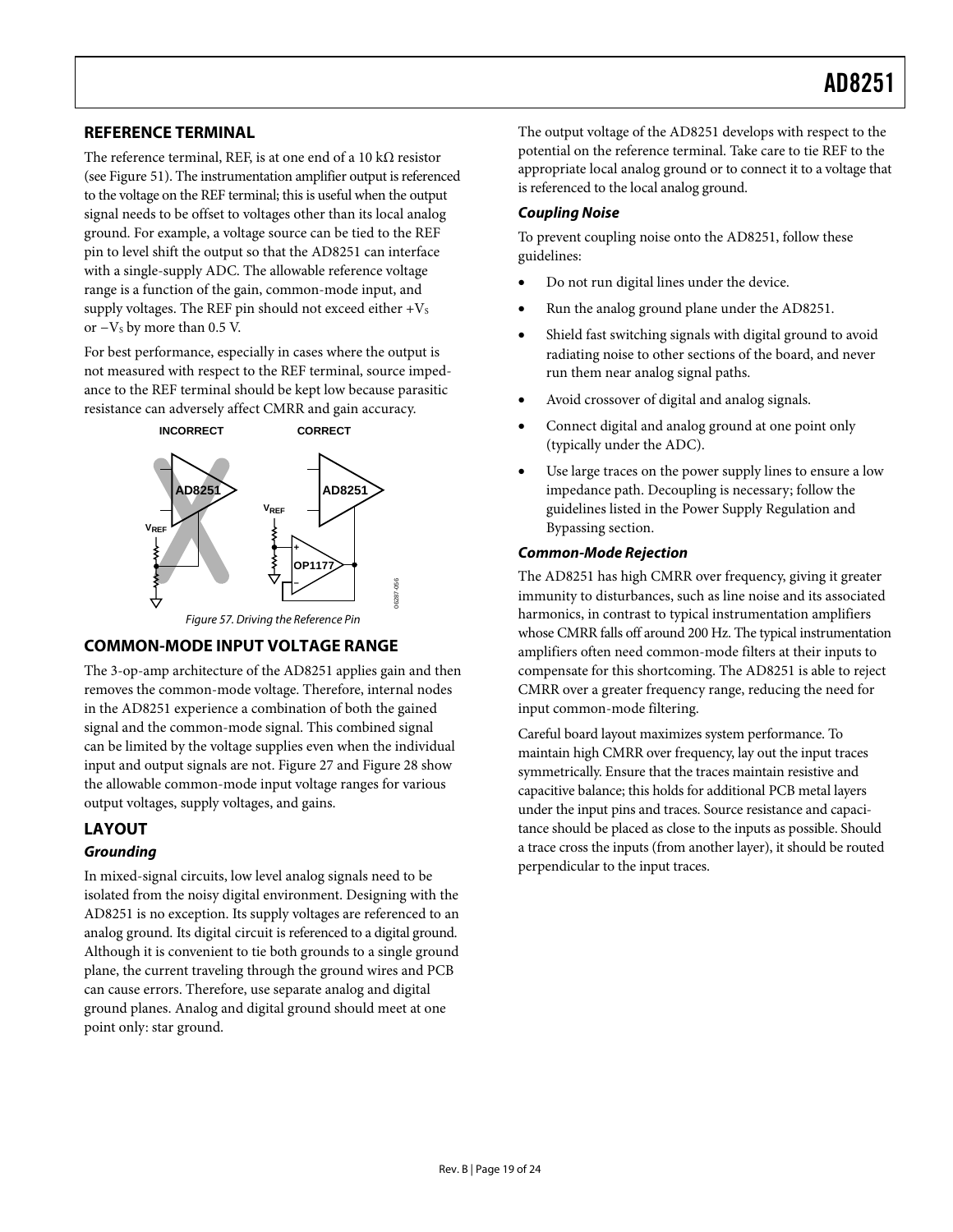#### <span id="page-19-0"></span>**RF INTERFERENCE DRIVING AN ADC**

RF rectification is often a problem when amplifiers are used in applications where there are strong RF signals. The disturbance can appear as a small dc offset voltage. High frequency signals can be filtered with a low-pass RC network placed at the input of the instrumentation amplifier, as shown in [Figure 58](#page-19-1). The filter limits the input signal bandwidth according to the following relationship:

$$
FilterFreq_{DIFF} = \frac{1}{2 \pi R (2C_D + C_C)}
$$

$$
FilterFreq_{CM} = \frac{1}{2 \pi RC_C}
$$

where  $C_D \geq 10$  C<sub>c</sub>.



<span id="page-19-1"></span>Values of R and  $C_C$  should be chosen to minimize RFI. A

<span id="page-19-2"></span>mismatch between the  $R \times C_C$  at the positive input and the  $R \times C_C$  at negative input degrades the CMRR of the AD8251. By using a value of  $C_D$  that is 10 times larger than the value of C C, the effect of the mismatch is reduced and performance is improved.

An instrumentation amplifier is often used in front of an ADC to provide CMRR. Usually, instrumentation amplifiers require a buffer to drive an ADC. However, the low output noise, low distortion, and low settle time of the AD8251 make it an excellent ADC driver.

In [Figure 59](#page-19-2), a 1 nF capacitor and a 49.9  $\Omega$  resistor create an antialiasing filter for the [AD7612](http://www.analog.com/ad7612). The 1 nF capacitor stores and delivers the necessary charge to the switched capacitor input of the ADC. The 49.9 Ω series resistor reduces the burden of the 1 nF load from the amplifier and isolates it from the kickback current injected from the switched capacitor input of the [AD7612](http://www.analog.com/ad7612). Selecting too small a resistor improves the correlation between the voltage at the output of the AD8251 and the voltage at the input of the [AD7612](http://www.analog.com/ad7612) but may destabilize the AD8251. A tradeoff must be made between selecting a resistor small enough to maintain accuracy and large enough to maintain stability.

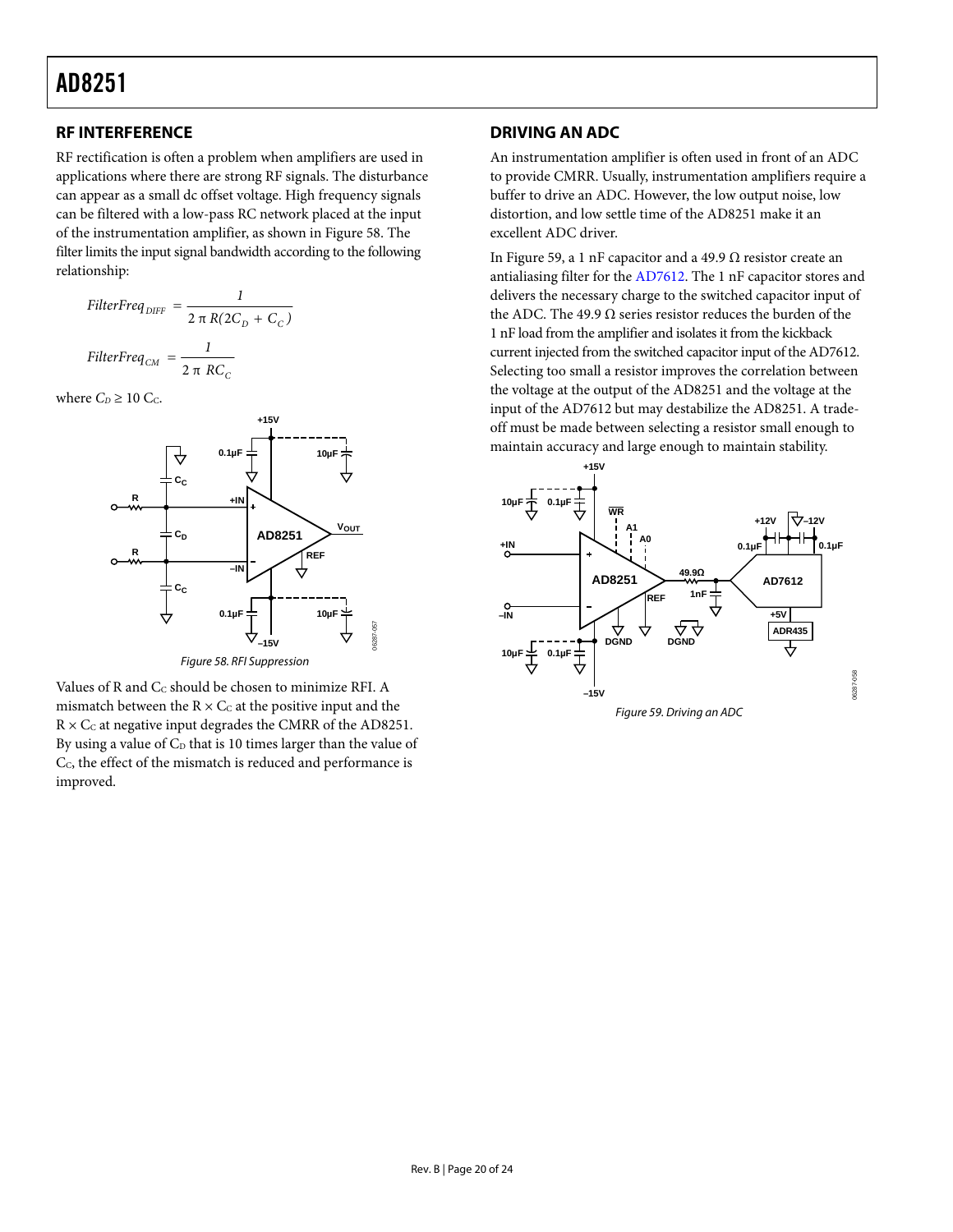### <span id="page-20-0"></span>APPLICATIONS **DIFFERENTIAL OUTPUT**

In certain applications, it is necessary to create a differential signal. High resolution ADCs often require a differential input. In other cases, transmission over a long distance can require differential signals for better immunity to interference.

[Figure 61](#page-20-1) shows how to configure the AD8251 to output a differential signal. An op amp, the [AD817](http://www.analog.com/ad817), is used in an inverting topology to create a differential voltage. VREF sets the output midpoint according to the equation shown in the figure. Errors from the op amp are common to both outputs and are thus common mode. Likewise, errors from using mismatched resistors cause a common-mode dc offset error. Such errors are rejected in differential signal processing by differential input ADCs or instrumentation amplifiers.

When using this circuit to drive a differential ADC,  $V_{REF}$  can be set using a resistor divider from the ADC reference to make the output ratiometric with the ADC.

#### **SETTING GAINS WITH A MICROCONTROLLER**



Figure 60. Programming Gain Using a Microcontroller

<span id="page-20-1"></span>

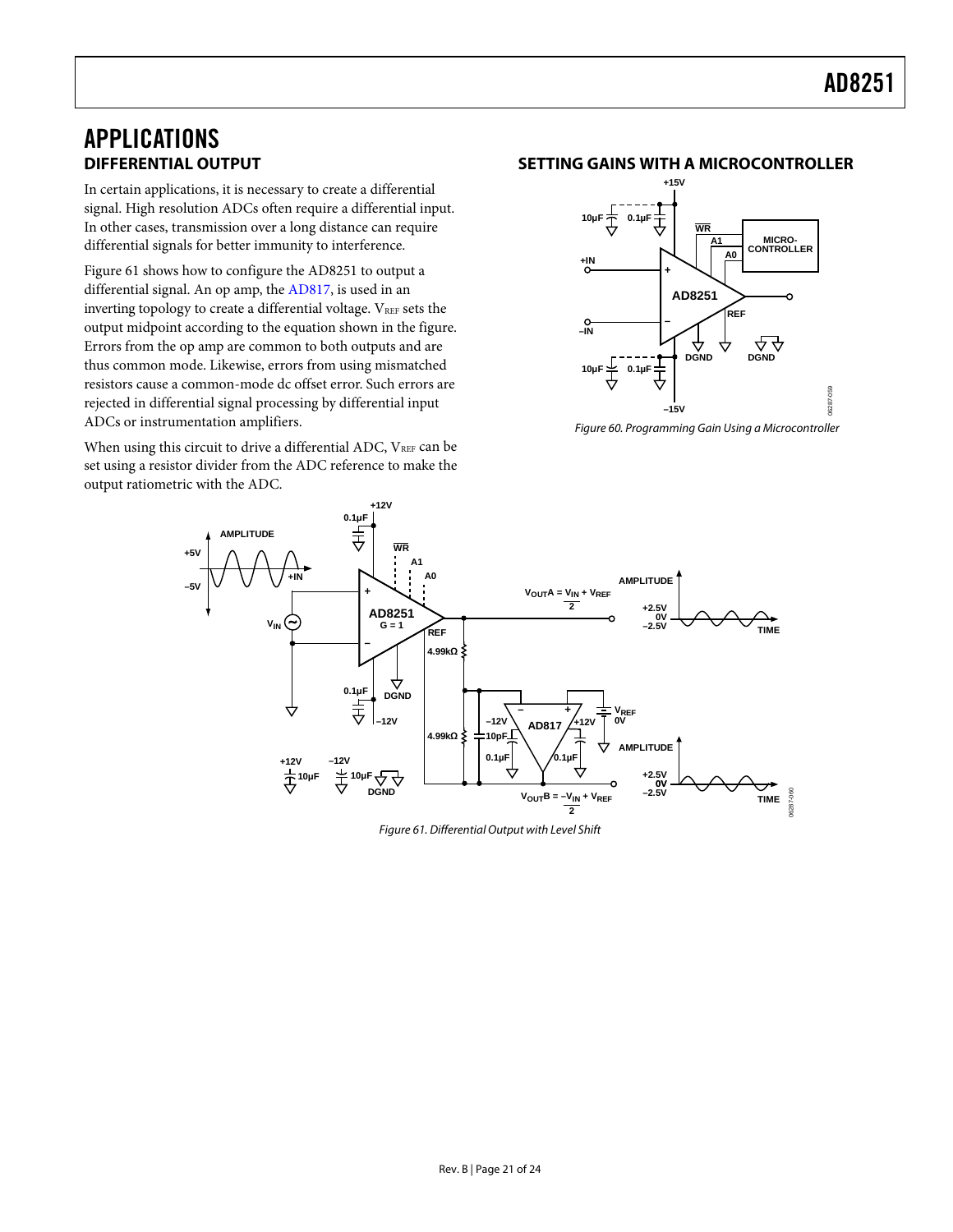### <span id="page-21-0"></span>**DATA ACQUISITION**

The AD8251 makes an excellent instrumentation amplifier for use in data acquisition systems. Its wide bandwidth, low distortion, low settling time, and low noise enable it to condition signals in front of a variety of 16-bit ADCs.

[Figure 63](#page-21-1) shows a schematic of the AD825x data acquisition demonstration board. The quick slew rate of the AD8251 allows it to condition rapidly changing signals from the multiplexed inputs. An FPGA controls the [AD7612,](http://www.analog.com/ad7612) AD8251, and [ADG1209.](http://www.analog.com/adg1209) In addition, mechanical switches and jumpers allow users to pin strap the gains when in transparent gain mode.

<span id="page-21-2"></span>This system achieved −106 dB of THD at 1 kHz and a signal-tonoise ratio of 91 dB during testing, as shown in [Figure 62.](#page-21-2)



Figure 62. FFT of the AD825x DAQ Demo Board Using the AD8251 1 kHz Signal

06287-067

06287-067



<span id="page-21-1"></span>Figure 63. Schematic of [ADG1209](http://www.analog.com/ADG1209), AD8251, and [AD7612](http://www.analog.com/AD7612) in the AD825x DAQ Demo Board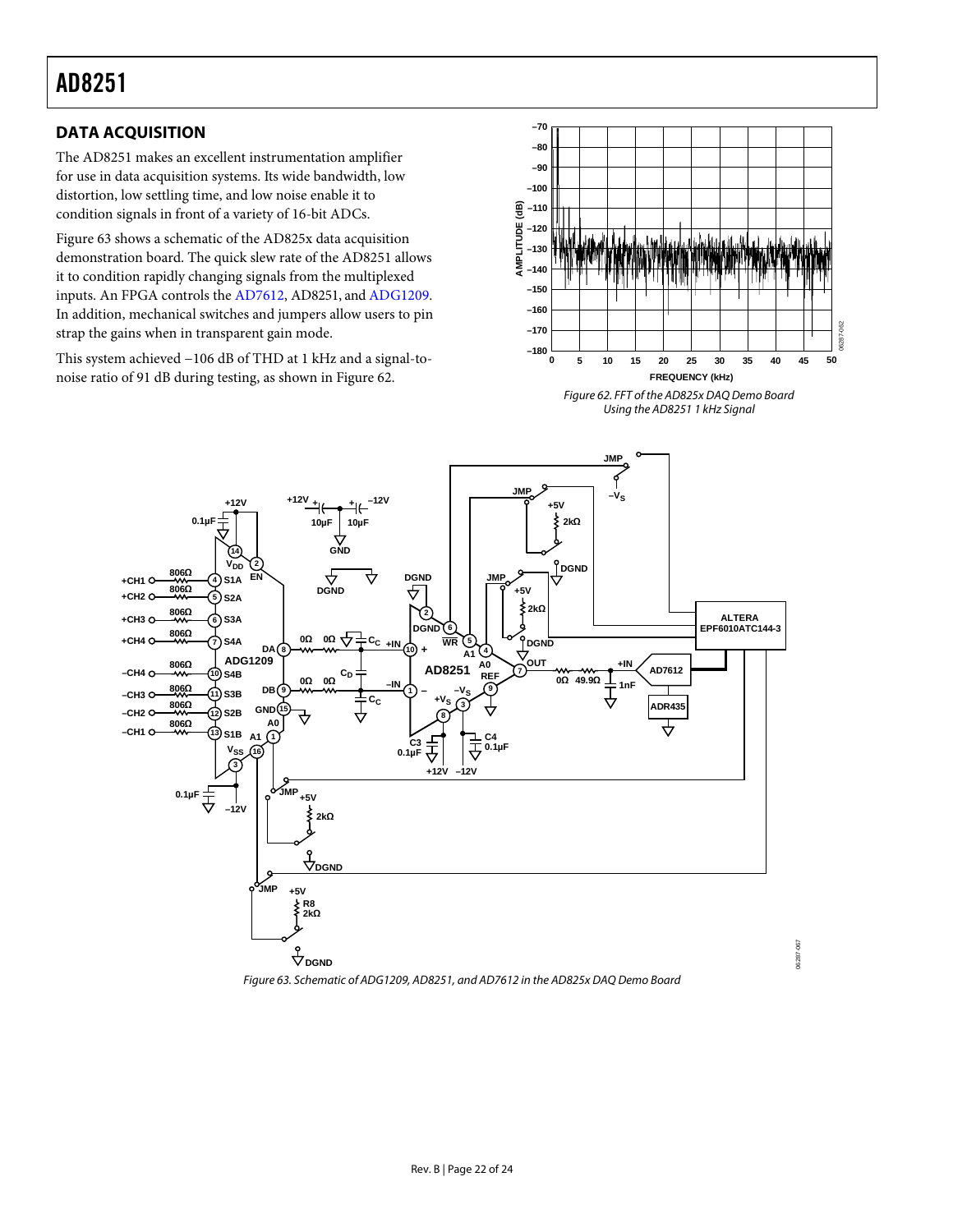### <span id="page-22-0"></span>OUTLINE DIMENSIONS



#### **ORDERING GUIDE**

| $\mathbf{Model}^1$ | <b>Temperature Range</b>           | <b>Package Description</b>                | <b>Package Option</b> | <b>Branding</b>  |
|--------------------|------------------------------------|-------------------------------------------|-----------------------|------------------|
| AD8251ARMZ         | $-40^{\circ}$ C to $+85^{\circ}$ C | 10-Lead Mini Small Outline Package [MSOP] | RM-10                 | <b>HOT</b>       |
| AD8251ARMZ-RL      | $-40^{\circ}$ C to $+85^{\circ}$ C | 10-Lead Mini Small Outline Package [MSOP] | <b>RM-10</b>          | H <sub>0</sub> T |
| AD8251ARMZ-R7      | $-40^{\circ}$ C to $+85^{\circ}$ C | 10-Lead Mini Small Outline Package [MSOP] | <b>RM-10</b>          | <b>HOT</b>       |
| AD8251-EVALZ       |                                    | <b>Evaluation Board</b>                   |                       |                  |

 $1 Z =$  RoHS Compliant Part.